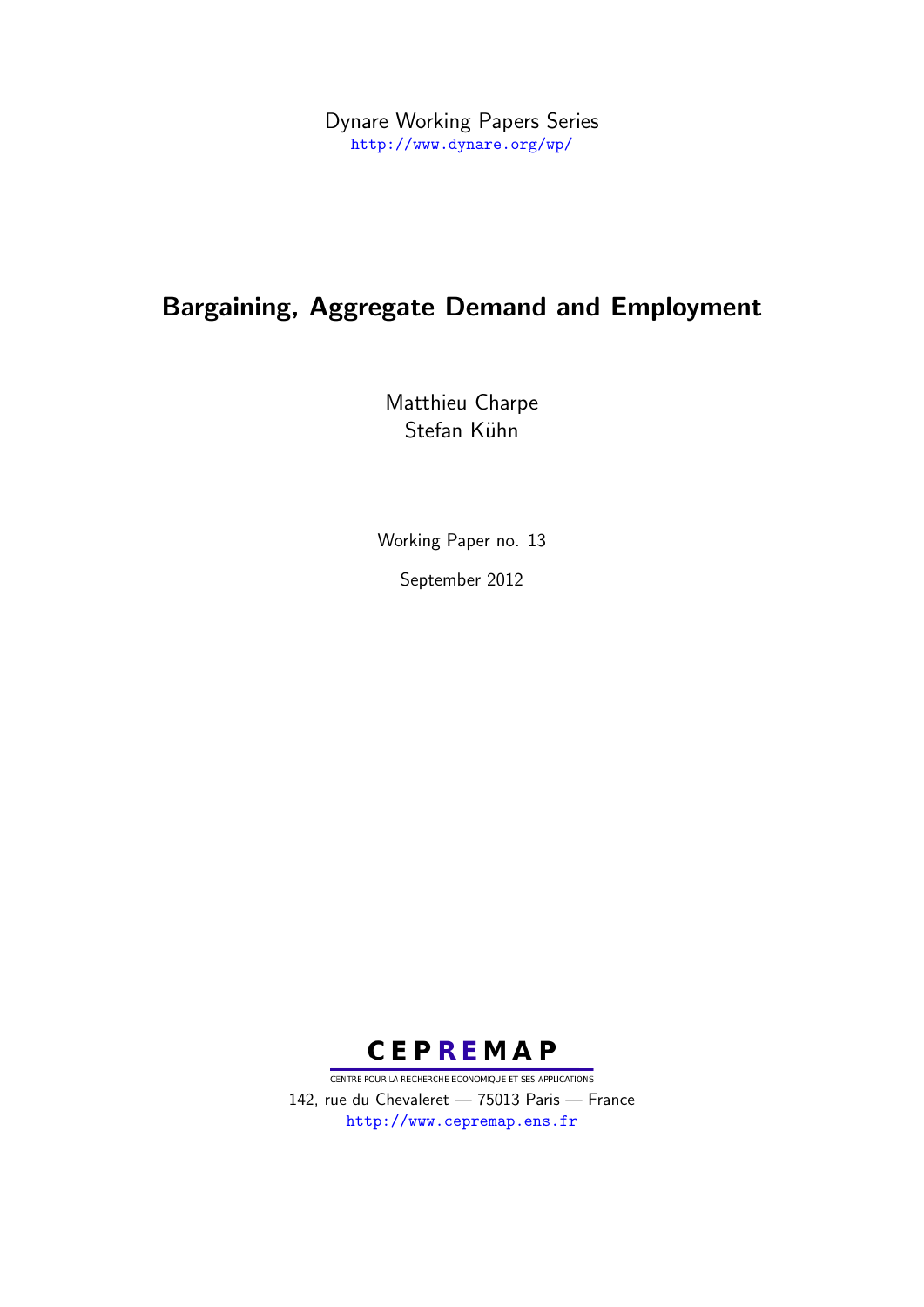# Bargaining, Aggregate Demand and Employment

Matthieu Charpe *<sup>∗</sup>*

Stefan K¨uhn*†*

International Labour Organization

International Labour Organization

September 19, 2012

#### **Abstract**

This paper depicts the negative impact of a falling real wage caused by reduced bargaining power of workers on aggregate demand and employment. Contrary to standard New Keynesian models, the presence of consumers not participating in financial markets (rule of thumb consumers) causes an immediate negative response of output and employment, which is amplified when the economy faces a lower bound on the nominal interest rate. Additionally, the paper shows that by supporting consumption demand, minimum wages might enhance output and employment.

**Keywords:** Real wage, search and matching, aggregate demand, household heterogeneity

**JEL CLASSIFICATION SYSTEM: E21**, **E24**, **E32**.

———————

*<sup>∗</sup>*Corresponding author, charpe@ilo.org, Bureau International du Travail, 4 route des Morillons 1211 Genève - CH,  $+41$  22 799 64 43

<sup>&</sup>lt;sup>†</sup> kuehn@ilo.org, Bureau International du Travail, 4 route des Morillons 1211 Genève - CH, +41 22 799 68 67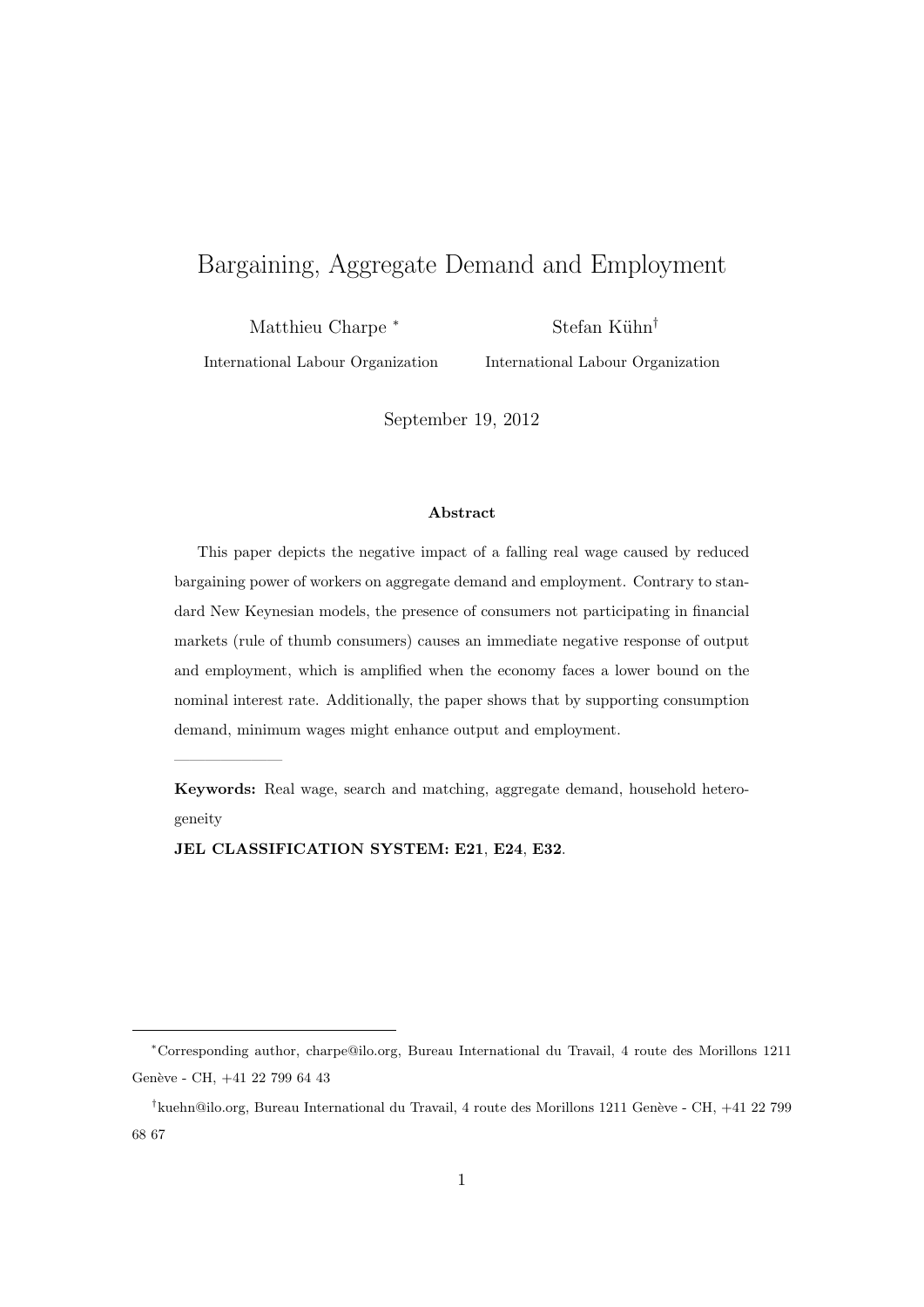# **1 Introduction**

This paper presents a DSGE model in which a negative bargaining shock leads to lower employment level through its negative effect on consumption and aggregate demand. This result stands in contrast with standard New-Keynesian models with search and matching in which a similar experiment yields opposite results.<sup>1</sup> The main reason is that the feedback channel going from labour income to consumption decision is missing in the standard New-Keynesian model. Hence, this paper contributes to the literature connecting labour market and the business cycle by showing that the effects of a bargaining shock on employment depend on the relative strength of the supply side and demand side transmission channels.

The empirical literature points to the need to better understand the role of labour market shocks for the business cycle, bargaining shocks in particular. Ravn and Simonelli (2008) shows that technology and policy shocks have difficulties explaining some features of labour market adjustment over the business cycle.<sup>2</sup> Justiniano and Michelacci  $(2011)$ estimate a RBC model with search and matching for the US and 5 European countries. They find that there is large cross-country variation in the contribution of technology shocks to labour market fluctuation. Technology shocks work well in the US but results are mixed in Europe. Matching shocks and job destruction shocks play a larger role in Europe.<sup>3</sup> Using an extension of the Smets and Wouters model estimated for the US economy, Gali et al. (2011) point that wage markup shocks contribute significantly to output fluctuation in the short run and are the main driver of employment and unemployment fluctuations. Additionally, the importance of wage markup shocks is enhanced in the longer the time

<sup>1</sup>Examples of standard New-Keynesian models with search and matching includes Hall (2005), Shimer (2005), Ravenna and Walsh (2008), Gertler and Trigari (2009), Sala et al. (2008).

<sup>2</sup>Ravn and Simonelli (2008) apply a SVAR methodology to US quarterly data and consider four shocks: neutral and investment specific technology shocks as well as monetary policy and fiscal spending shocks. These shocks explain no more than 20 percent of the real wage and labour productivity forecast error variance.

 $3$ Matching shock accounts for  $50(30)$  percent of cyclical fluctuations in unemployment in Great Britain (France), while job destruction shock accounts for 25(50) percent.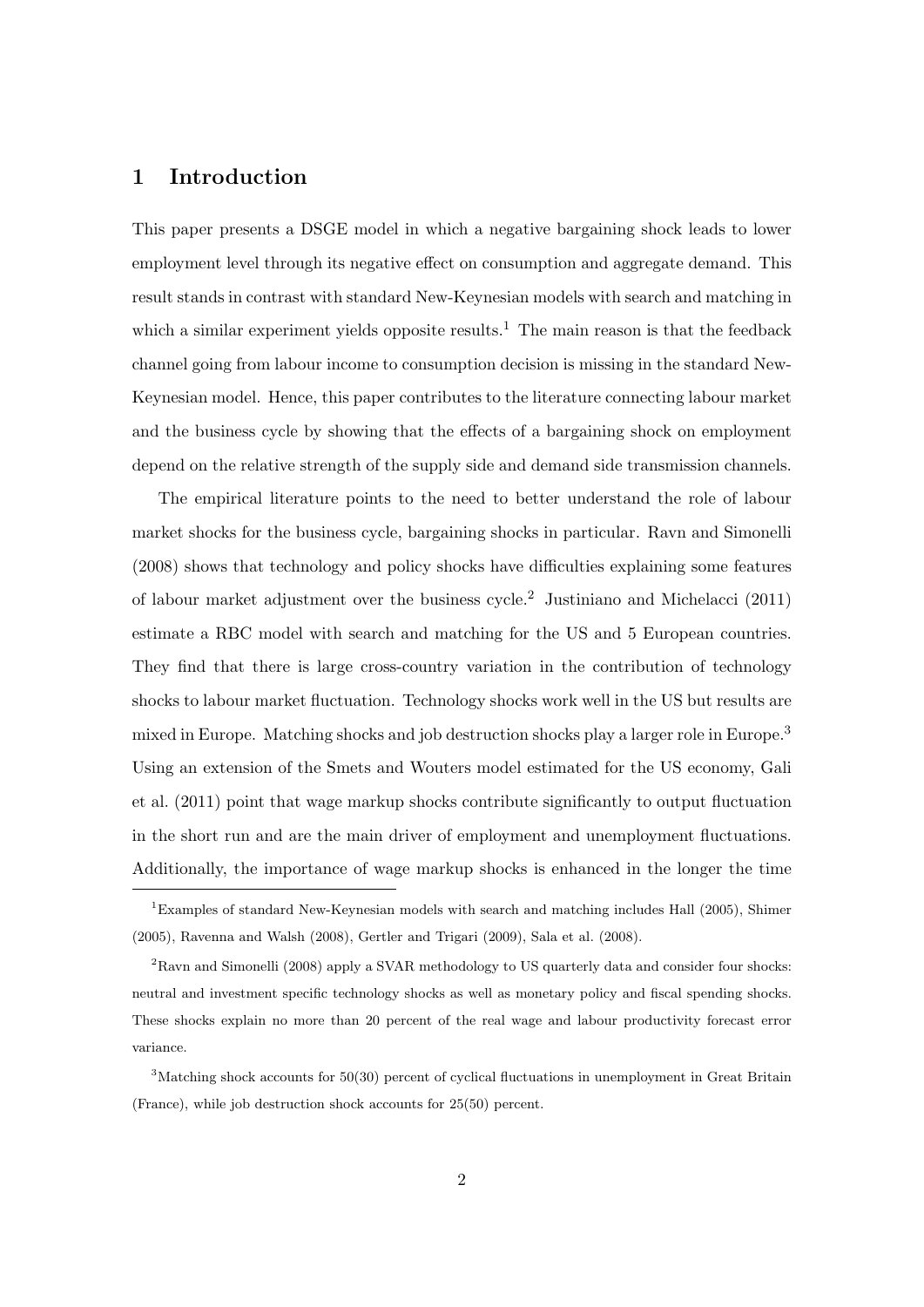period considered.<sup>4</sup> Christoffel et al. (2009) point to the importance of bargaining shocks in explaining inflation and output fluctuations. Bargaining shocks explain 8 percent of output fluctuations in the short run and 16 percent of output fluctuations in the long run. The main reason is that bargaining shocks feed through wages directly despite price and wage rigidities.<sup>5</sup>

In the business cycle literature, the adjustment of real wage is an important determinant of unemployment. In standard New-Keynesian models with search and matching frictions and bargaining over income distribution a decline in the real wage increases output and employment. The main reason is that lower wages increase labour demand by firms. Since the surplus from an additional match accruing to firms increases, firms have an incentive to post more vacancies. A strong supply side effect follows, raising output. Additionally, changes in the real wage have no effects on consumption and saving decisions since the representative household receives both labour and profit income. Gali et al. (2011) provide a similar treatment of the role of wages looking at the effects of wage markup shocks in the Smets and Wouters model. They put forward that there is a positive co-movement between wage markup and unemployment. Excessive wage mark-up is seen as the main cause of the increase in unemployment in the 1970s and early 1980s as well as a significant factor contributing to the rise in the unemployment rate in 2011. Against this backdrop, Kumhof and Ranciere (2010) investigate the potential crisis-inducing impact of rising inequality following a negative bargaining shock. Workers react to falling wage income by increasing indebtedness, which eventually can cause an economic crisis.

<sup>&</sup>lt;sup>4</sup>At 10 quarters horizon, wage markup shock is the third most important shock to account for output fluctuations (6 percent) and is the most important shock to account for fluctuation in employment (18 percent) and unemployment (41 percent). At 40 quarters horizon, wage markup shocks explain 17 percent of output fluctuations and 80% of employment fluctuations.

 ${}^{5}$ Bargaining shocks explain 8 percent of output fluctuations in the short run behind risk premium shocks (60 percent) and monetary policy shocks (15 percent) far ahead of technology shocks (5 percent). Bargaining shocks explain 16 percent of output fluctuations in the long run behind risk premium shocks (48 percent) and ahead of monetary policy shocks (12 percent) and technology shocks (9 percent). Bargaining shocks also explain 12 percent of the forecast error variance of inflation in the short and medium run.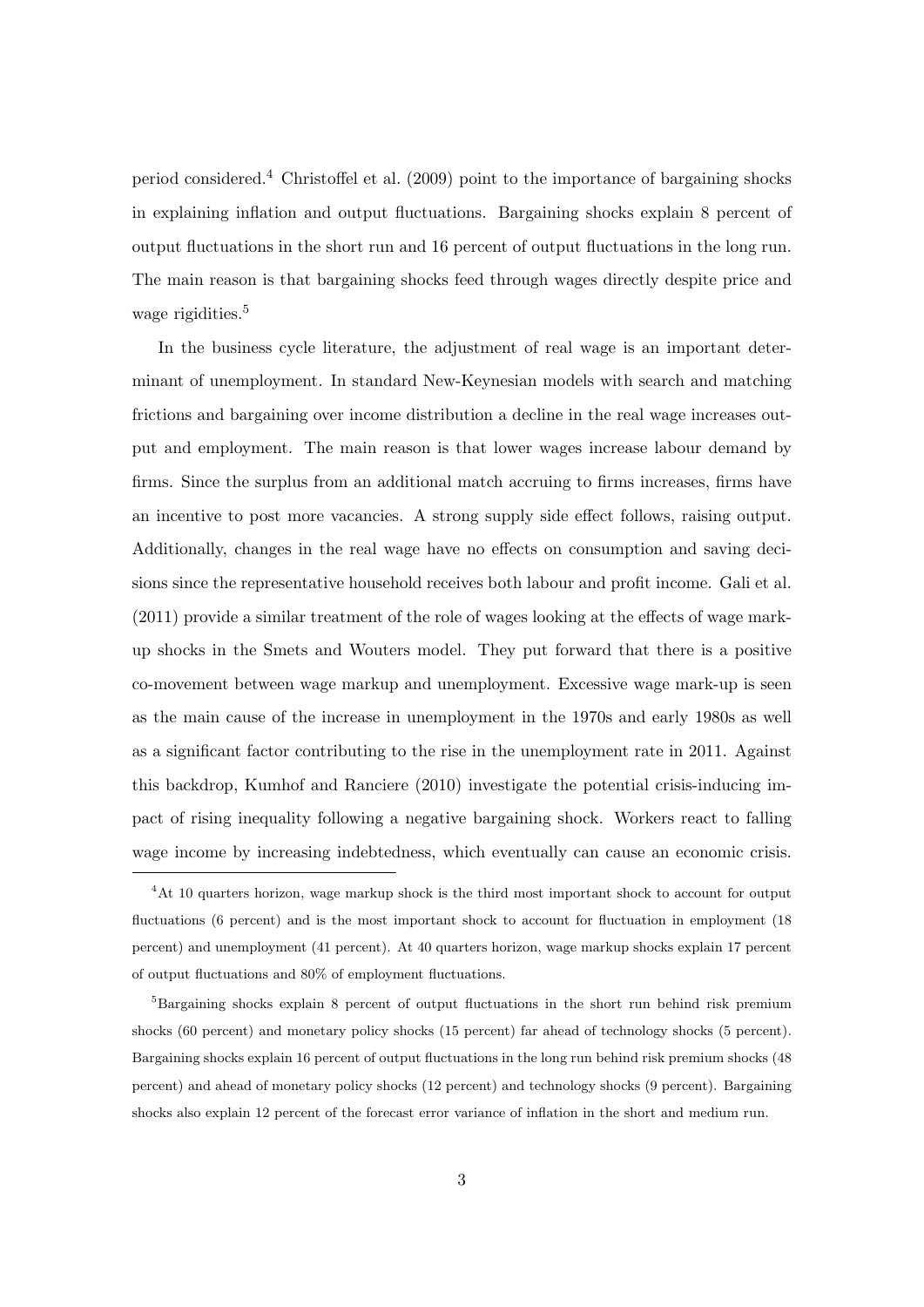In contrast to this paper, Kumhof and Ranciere (2010) disregard the employment effect associated with lower wages as well as the aggregate demand effects by using a highly stylized model.

The model presented in this paper shows that a slight alteration of the standard New-Keynesian model with search and matching in the labour market and Nash bargaining over wages produces opposite conclusions following a bargaining shock. The standard New-Keynesian model is modified in two ways, which magnify aggregate demand channels.

First, the model creates a channel between income distribution and consumption / saving decisions using household heterogeneity. A first type of household is optimizing and makes consumption, saving and investment decisions to smooth inter-temporal consumption based on its permanent income. Additionally, a second type of household, called rule-of-thumb household, has no access to financial markets, and thus no saving or borrowing. This household relies exclusively on labour income when employed or the replacement wage when unemployed. Following a negative bargaining shock, lower real wage generates a decline in consumption and aggregate demand.

Mankiw (2000) calls for the introduction of rule of thumb households in macroeconomic models, arguing that consumption smoothing is far from perfect and that many people in fact have net worth near zero. Consequently, this idea has been introduced in mainstream economic models by many authors to discuss the effects of fiscal policy (see for example Galí et al., 2007; Cogan et al., 2010). Boscá et al. (2011) recently have combined rule of thumb households and search and matching, although they utilize a flexible price setup. They underline that the combination of the two mechanisms better accounts for the characteristics of the US labour market. Rule-of-thumb households are also justified by empirical evidence showing that financial wealth is heavily concentrated in the top income deciles Atkinson et al. (2011).

Second, the paper introduces the possibility of a liquidity trap implemented with a lower bound on the nominal interest rate, as in Christiano et al.  $(2009)$ . In a liquidity trap, a shortage of demand, causing deflation, cannot be met by a fall in the nominal interest rate. As a result, the real interest rate rises, further lowering consumption and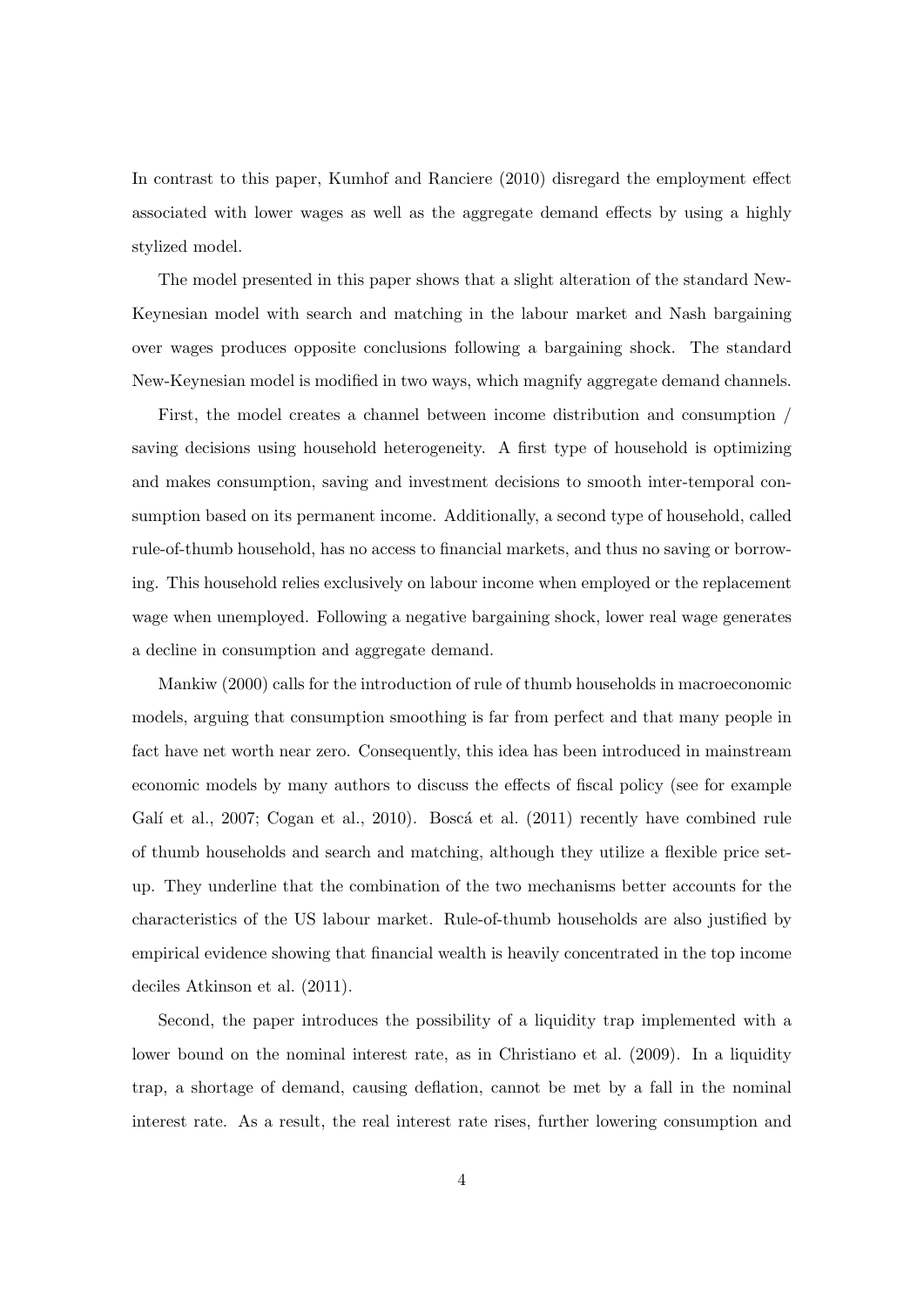investment demand. This paper shows that the negative aggregate demand effect caused by lower workers' bargaining power far outweighs the positive supply effects in a liquidity trap. Section 4 shows that the mechanism underlined in this paper are also relevant in the absence of a lower zero bound. However, the liquidity trap amplifies the mechanism at work.

Finally, the relevance of the feedback between incomes and demand is underlined by conducting an experiment where a lower floor on real wages is introduced. Such a floor can be motivated by the downward rigidity of nominal wages, or by policy action in the form of a minimum wage. Under such circumstances, the drop in employment induced by lower bargaining power is actually less severe since aggregate demand does not fall as strong.

Section 2 presents the mathematical derivation of the model used. Section 3 outlines the calibration strategy used, while Section 5 presents the simulation results. Finally, the last Section concludes.

## **2 Model**

### **2.1 Households' heterogeneity and aggregate quantities**

There are two types of households, optimizing households denoted by subscript *o* and rule of thumb households denoted by subscript *r*. We define the total number of households, consumption, employment and total labour endowment (labour supply) of each household type as  $\Upsilon_i$ ,  $C_{i,t}$ ,  $N_{i,t}$  and  $L_i$  for  $i = [o, r]$ , respectively. The total aggregate quantities are then given by the sums of these, thus  $C_t = C_{o,t} + C_{r,t}$  and the equivalents.

Consumption per household  $c_t = \frac{C_t}{\Upsilon}$  is then given by

$$
c_t = \phi_c c_{o,t} + (1 - \phi_c)c_{r,t},\tag{1}
$$

where  $\varphi_c = \frac{\Upsilon_o}{\Upsilon}$  is the share of optimizing consumers in the total population, and  $c_{i,t}$  $C_{i,t}$  $\hat{\Upsilon}_{i,t}^{i,t}$  for  $i = [o,r]$ . We assume that each household has a maximum labour endowment of unity. We also assume that rule of thumb households fully use their labour endowment,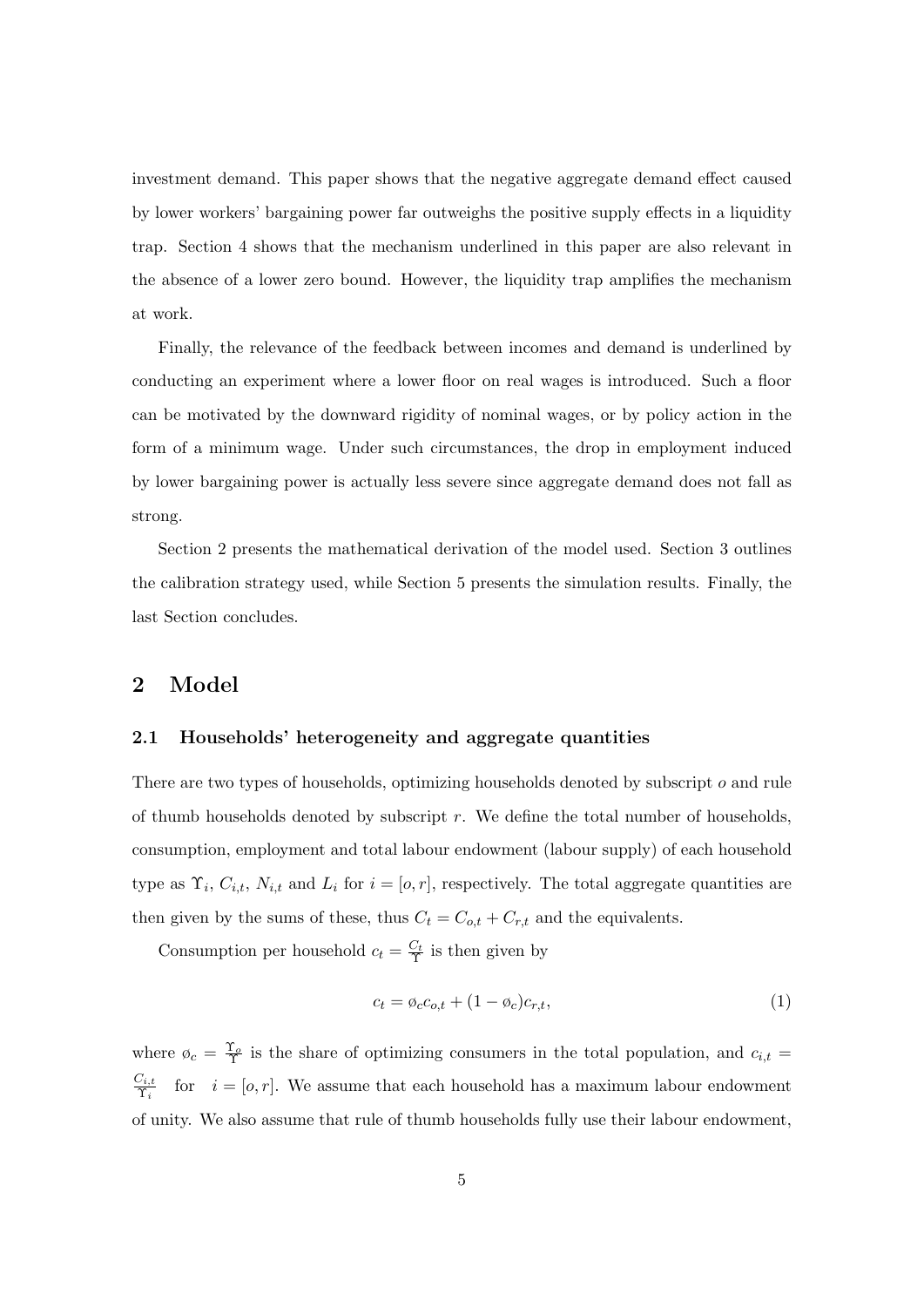thus  $L_r = \Upsilon_r$ . For optimizing consumers, we assume that their labour supply can be a fraction *v*, thus  $L_o = v \Upsilon_o$ <sup>6</sup>. This allows the model to encompass different cases. The standard rule-of-thumb set-up as presented in Galí et al.  $(2007)$  corresponds to  $v = 1$ . The polarized case where optimizing households are capitalists and rule of thumb households are workers as in Kumhof and Ranciere (2010) is given by  $v = 0$ . The standard New Keynesian model with a single optimizing households is achieved by assuming  $\phi_c = v = 1$ .

The employment rate  $n_t = \frac{N_t}{L}$  is given by

$$
n_t = \phi_n n_{o,t} + (1 - \phi_n) n_{r,t},\tag{2}
$$

where  $\varphi_n = \frac{v \varphi_c}{\varphi_n}$  $\frac{\partial \phi_c}{\partial p}$  is the share of optimizing consumers in the workforce and  $\phi_p = 1-(1-\nu)\phi_c$ . When  $v = 1$ , then  $\phi_n = \phi_c$  and  $\phi_p = 1$ . The aggregate employment per household is given by  $\frac{N_t}{\Upsilon} = \phi_p n_t$ 

Since only optimizing households hold a capital stock, per household investment and capital stock are defined as

$$
x_t = \phi_c x_{o,t} \tag{3}
$$

$$
k_t = \phi_c k_{o,t} \tag{4}
$$

### **2.2 Labour Market Flows**

In the model presented in this paper, all households face equal probabilities of finding or loosing a job. Hence, we specify the labour market flows in aggregate quantities only. All workers not working in a period are unemployed and looking for a job. The pool of unemployed (relative to the labour force *L*) is given by  $u_t = 1 - n_{t-1}$ . Unemployed workers can be matched to a job and start working immediately in that period. The matching function (again specified as relative to the labour force *L*) is  $m_t = \gamma_m u_t^{\gamma}$  $\gamma_t^{\gamma} v_t^{1-\gamma}$ , where  $m_t$ are new matches,  $v_t$  are posted vacancies,  $\gamma$  is the elasticity of matching to unemployed workers and  $\gamma_m$  is the overall matching efficiency.

 $6$ We set this fraction exogenously. A model extension could have this value be determined endogenously, for example as a function of wealth.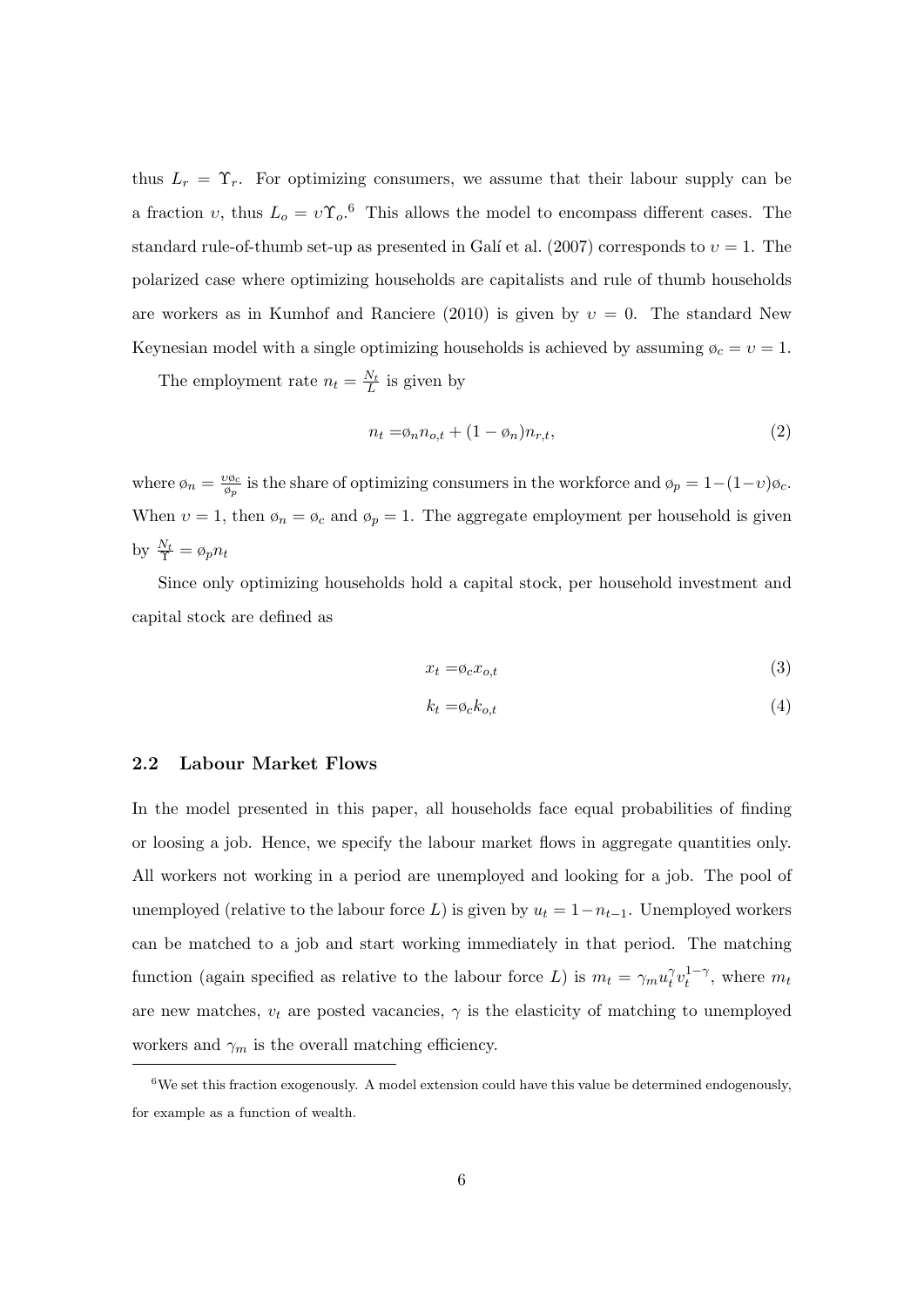Three definitions are used to describe the labour market: the probability of filling a vacancy,  $q_t = m_t/v_t$ , the job finding probability  $p_t = m_t/u_t$  and labour market tightness  $\theta_t = \frac{v_t}{1-t}$  $\frac{v_t}{1-n_t}$ . The model assumes quadratic employment adjustment cost  $\phi_{n,t}h_t$  following Gertler and Trigari (2009), which are specified in terms of the hiring rate  $h_t = \frac{m_t}{n_t}$  $\frac{m_t}{n_{t-1}}$ . 7

Jobs separation probability is  $1 - \rho$ . Employment at *t* is given by the remaining stock of workers plus new matches.

$$
n_t = \rho n_{t-1} + q_t v_t \tag{6}
$$

Thus, workers that were employed at *t −* 1 and who loosed their job are immediately in the pool of unemployed and are able to find a job in period *t* again. The probability of filling a vacancy,  $q_t$  and the job finding probability  $p_t$  are given by:

$$
q_t = \gamma_m \left(\frac{1 - n_{t-1}}{v_t}\right)^{\gamma}
$$
\n<sup>(7)</sup>

$$
p_t = \gamma_m \left(\frac{v_t}{1 - n_{t-1}}\right)^{1 - \gamma} \tag{8}
$$

### **2.3 Households**

Optimizing and rule of thumb households maximize their inter-temporal utility function

$$
\max U_{i,t} = \sum_{j=0}^{\infty} \beta^{t+j} u(c_{i,t+j}) \text{ for } i = [o, r],
$$
 (9)

where  $\beta$  is the time discount factor and the period utility function  $u(c_{i,t})$  is defined as

$$
u(c_{i,t}) = \frac{(c_{i,t} - \eta_h c_{i,t-1})^{1-\sigma^i}}{1-\sigma^i} \text{ for } i = [o, r].
$$

Period utility includes habit persistence, governed by the parameter *ηh*. Both types of households face the employment dynamics constraint.

$$
n_{i,t} = \rho n_{i,t-1} + p_t (1 - n_{i,t-1}) \quad \text{for } i = [o, r]. \tag{10}
$$

$$
\phi_{n,t} = \frac{\kappa}{2} h_t^2 n_{t-1} \tag{5}
$$

<sup>7</sup>The functional form used is as in Gertler and Trigari (2009)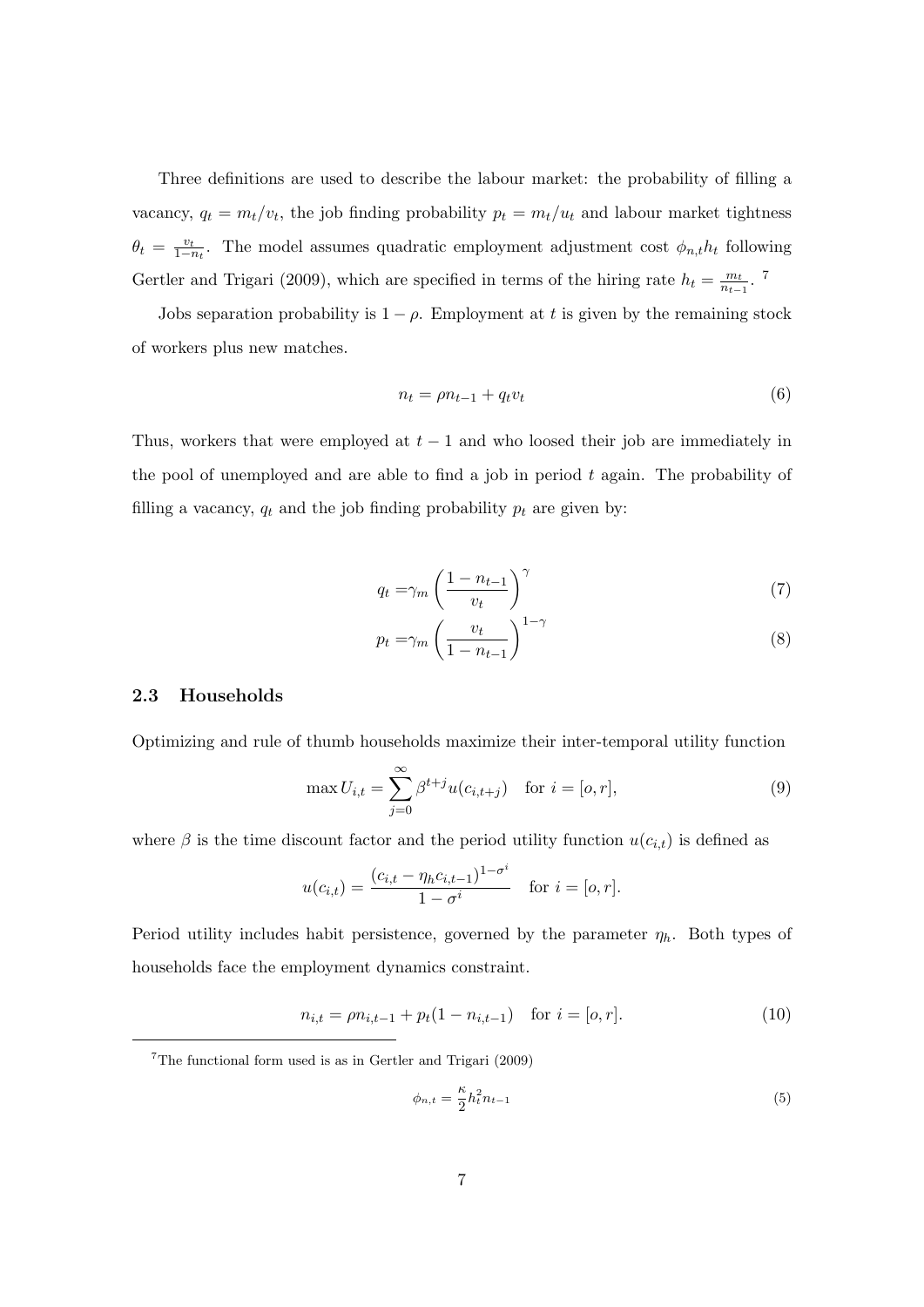### **2.3.1 Rule of Thumb Households**

Rule of thumb households do not have access to financial markets. Therefore, their budget constraint is given by their labour income plus their unemployment benefit payments *wu*.

$$
c_{r,t} \le w_t n_{r,t} + w_u (1 - n_{r,t}),
$$
\n(11)

The household maximizes its utility (9) subject to the employment and budget constraints, (10) and (11). The consumption of rule of thumb households is given by their budget constraint (eq 11), which is always binding. Furthermore, the marginal utility of consumption  $\lambda_{r,t}$  (the Lagrange multiplier on the budget constraint) is given by

$$
\lambda_{r,t} = (c_{r,t} - \eta_h c_{r,t-1})^{-\sigma^r} - \beta \eta_h (c_{r,t+1} - \eta_h c_{r,t})^{-\sigma^r}
$$
(12)

The first derivative of the utility function  $U_{r,t}$  with respect to  $n_{r,t}$  yields

$$
V_{r,t} = \lambda_{r,t}(w_t - w_u) + \beta E_t \left[ V_{r,t+1}(\rho - p_{t+1}) \right],
$$

where  $V_{r,t}$  is the Lagrange multiplier on the employment dynamics constraint (10), and can thus be interpreted as the marginal utility value of a job to a household. It is useful to define the value of a job in terms of a consumption good, thus we define  $H_{n^r,t} = \frac{V_{r,t}}{\lambda_{r,t}}$  $\frac{V_{r,t}}{\lambda_{r,t}}$ . We then obtain

$$
H_{n^r,t} = w_t - w_u + \beta E_t \left[ \Lambda_{t,t+1}^r \left( \rho - p_{t+1} \right) H_{n^r,t+1} \right],
$$
\n(13)

where  $\Lambda_{t,t+1}^r = \frac{\lambda_{r,t+1}}{\lambda_{r,t}}$  $\frac{r,t+1}{\lambda_{r,t}}$  is the stochastic discount factor for rule of thumb consumers.

#### **2.3.2 Optimizing Consumers**

Like rule of thumb households, optimizing households also earn labour income and unemployment benefits. These quantities have to be scaled by the relative labour market participation *υ* when expressing in per-household terms. Additionally, they can invest in bonds paying a gross nominal interest rate  $R_{n,t}$ . When  $B_{o,t}$  is the total nominal quantity of bonds held by optimizing households, then  $b_{o,t} = \frac{B_{o,t}}{P_t \Upsilon}$  $\frac{B_{o,t}}{P_t \Upsilon_o}$  is the real stock of bonds per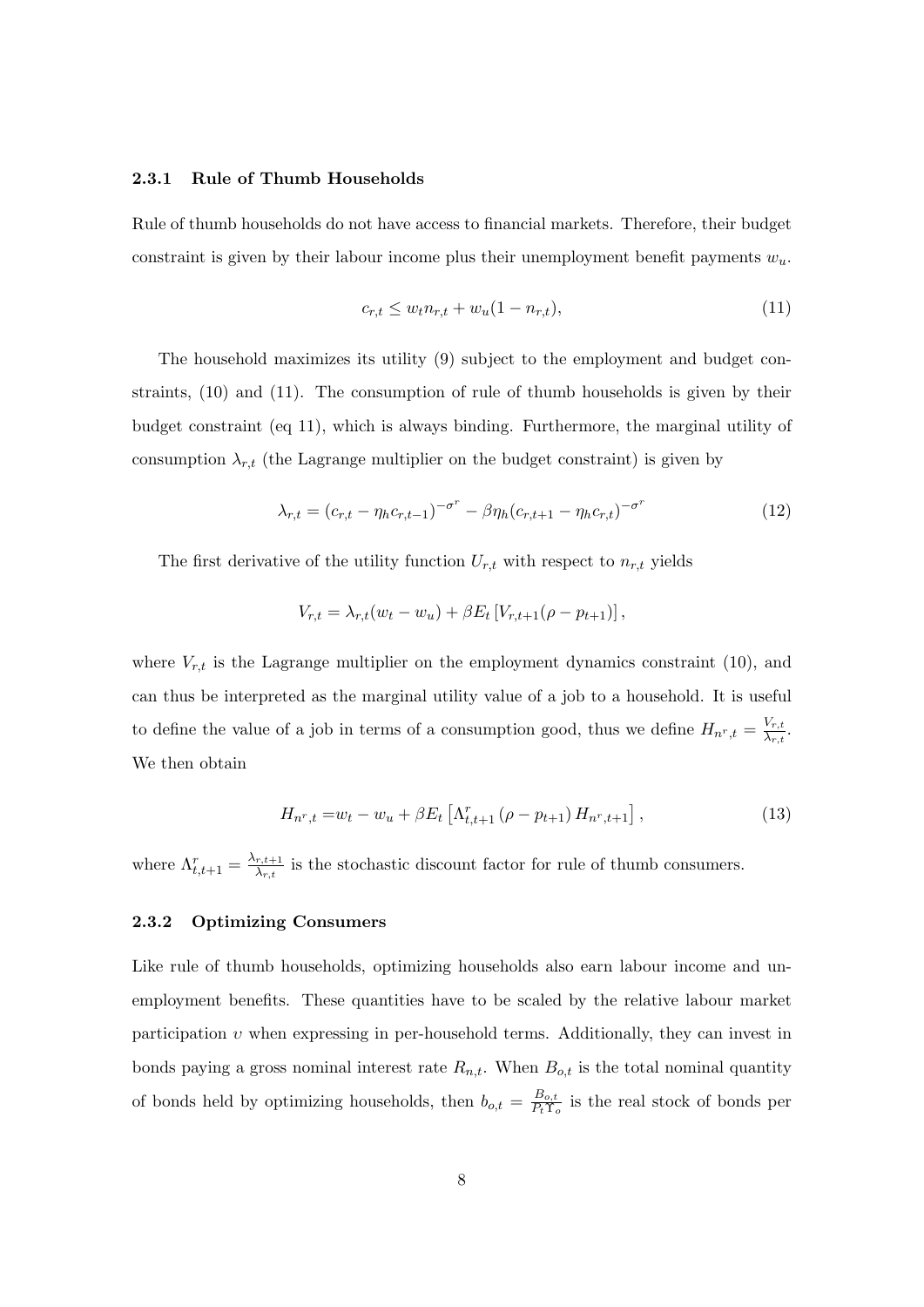optimizing household. Finally, they can accumulate physical capital *ko,p,t* subject to the accumulation function

$$
k_{o,p,t} = (1 - \delta)k_{o,p,t-1} + x_{o,t}(1 - \phi_{k,t}),
$$
\n(14)

where  $\phi_{k,t}$  are investment adjustment costs.<sup>8</sup>

Optimizing households are allowed to vary the usage of physical capital by the factor  $u_{k,t}$ , to earn a return  $u_{k,t}r_{k,t}$  on their physical capital stock. There is a cost  $\Im(u_{k,t})$ associated with capacity over- or under-utilization.<sup>9</sup> Actual capital is determined by

$$
k_{o,t} = u_{k,t} k_{o,p,t-1} \tag{15}
$$

The budget constraint of optimizing households is given by

$$
c_{o,t} + x_{o,t} + b_{o,t} + \Im(u_{k,t})k_{o,p,t-1}
$$
  
\n
$$
\leq w_t v n_{o,t} + w_u v (1 - n_{o,t}) + r_{k,t} u_{k,t} k_{o,p,t-1} + \frac{R_{n,t-1}}{\pi_t} b_{o,t-1} - \tau_{o,t} + \Pi_t,
$$
 (16)

where  $\Pi_t$  are profit receipts from firms,  $\pi_t = \frac{P_t}{P_t}$  $\frac{P_t}{P_{t-1}}$  is the gross price inflation rate and  $P_t$ is the aggregate price level.

The household maximizes its utility (9) subject to the employment dynamics constraint  $(10)$ , the capital accumulation  $(14)$  and the budget constraint  $(16)$ . We define the Lagrange multipliers on the employment constraint as *V<sup>o</sup>* (thus the marginal value of a job), the budget constraint as  $\lambda_o$  (thus the marginal utility of consumption), and the capital accumulation constraint as  $\lambda_k$  (thus the marginal utility value of a unit of capital).

<sup>9</sup>The functional form is  $\Im(u_{k,t}) = \frac{r^k}{\psi}$  $\frac{w^k}{\psi}$   $(e^{\psi(u_{k,t}-1)}-1)$ , so that  $\Im(1)=0$  and  $\frac{\partial \Im(u_{k,t})}{\partial u_{k,t}}>0$ .

<sup>&</sup>lt;sup>8</sup>Capital adjustment costs follow the usual specification  $\phi_{k,t} = \frac{\eta_k}{2} \left( \frac{x_{o,t}}{x_{o,t-1}} - 1 \right)^2$ , so that  $\phi_k = 0$  at the steady state.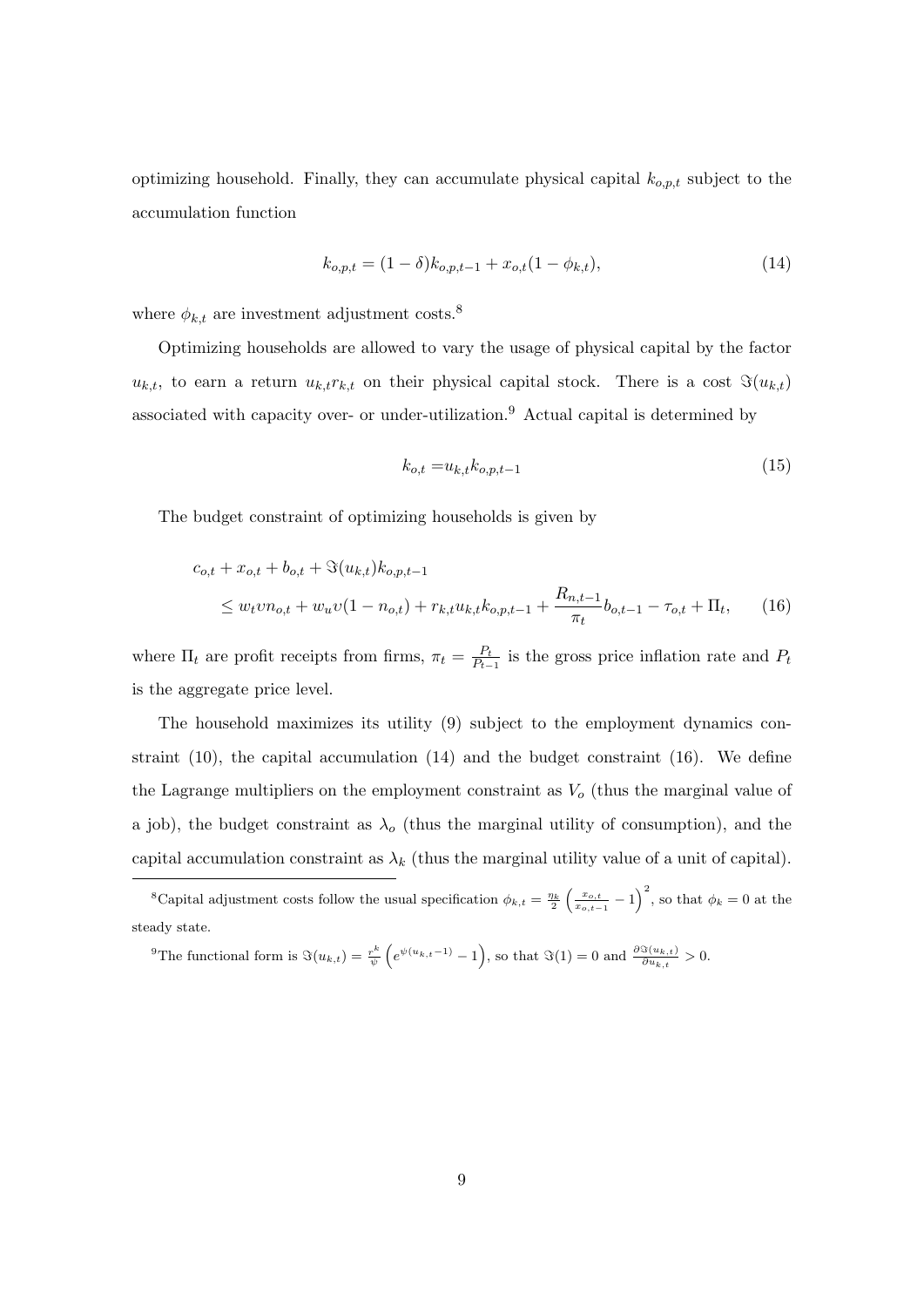Defining  $\varphi_t = \frac{\lambda_{k,t}}{\lambda_{0,t}}$  $\frac{\lambda_{k,t}}{\lambda_{o,t}}$  (Tobin's q), the first order conditions are given by

$$
\lambda_{o,t} = (c_{o,t} - \eta_h c_{o,t-1})^{-\sigma^o} - \beta \eta_h (c_{o,t+1} - \eta_h c_{o,t})^{-\sigma^o}
$$
\n(17)

$$
\Lambda_{t,t+1}^o = \frac{1}{\beta} \frac{\pi_{t+1}}{R_{n,t}} \tag{18}
$$

$$
\varphi_t = \beta E_t \left( \Lambda_{t,t+1}^o \left[ r_{k,t+1} u_{k,t+1} - \Im(u_{k,t+1}) + \varphi_{t+1} \left( 1 - \delta \right) \right] \right) \tag{19}
$$

$$
t = \frac{1 - \beta E_t \left\{ \varphi_{t+1} \Lambda_{t,t+1}^o \left( \frac{x_{t+1}^o}{x_t^o} \right)^2 \left( \frac{x_{t+1}}{x_t} - 1 \right) \right\}}{1 - \left( \phi_t + \frac{x_t^o}{x_{t-1}^o} \eta_k \left( \frac{x_t}{x_{t-1}} - 1 \right) \right)}
$$
(20)

$$
1 - \left(\phi_t + \frac{x_t}{x_{t-1}^2} \eta_k \left(\frac{x_t}{x_{t-1}} - 1\right)\right)
$$
  

$$
r_{k,t} = r_k e^{\psi(u_{k,t} - 1)}
$$
 (21)

$$
V_{o,t} = \lambda_{o,t} v(w_t - w_u) + \beta E_t [V_{o,t+1}(\rho - p_{t+1})],
$$

where  $\Lambda_{t,t+1}^o = \frac{\lambda_{o,t+1}}{\lambda_{o,t}}$  $\frac{\partial}{\partial \lambda_{o,t}}$  is the stochastic discount factor for optimizing households.

Similarly to rule of thumb households, we define the value of a job in terms of a consumption good  $H_{n^o,t} = \frac{V_{o,t}}{\lambda_{o,t}}$  $\frac{V_{o,t}}{\lambda_{o,t}}$ . We then obtain

$$
H_{n^{o},t} = vw_{t} - vw_{u} + \beta E_{t} \left[ \Lambda_{t,t+1}^{o} \left( \rho - p_{t+1} \right) H_{n^{o},t+1} \right],
$$

### **2.4 The Wholesale Good Firm**

*φ<sup>t</sup>* =

Wholesale good firms produce output using capital and labour using a Cobb-Douglas production function of the form  $Y_t^w = F(K_t, N_t)$ . Output per household can be expressed as

$$
y_t^w = \left( k_t^\alpha (\phi_p n_t)^{(1-\alpha)} \right), \tag{22}
$$

where  $\alpha$  is a share parameter.

The firm maximizes its value  $F_t$ , expressed as per household, by selling output at the real price  $p_t^w$ ,<sup>10</sup> renting capital  $k_t$  at price  $r_{k,t}$ , and hiring labour  $n_t$  at price  $w_t$ , subject to the dynamic equation governing employment as well as the quadratic employment adjustment cost. The value is given by

$$
F_t = p_t^w y_t^w - w_t \phi_p n_t - \frac{\kappa}{2} h_t^2 n_{t-1} - r_t^k k_t + \beta E_t \left[ \Lambda_{t,t+1}^o F_{t+1} \right],
$$
\n(23)

<sup>&</sup>lt;sup>10</sup>Section 2.7 specifies  $p_t^w$ .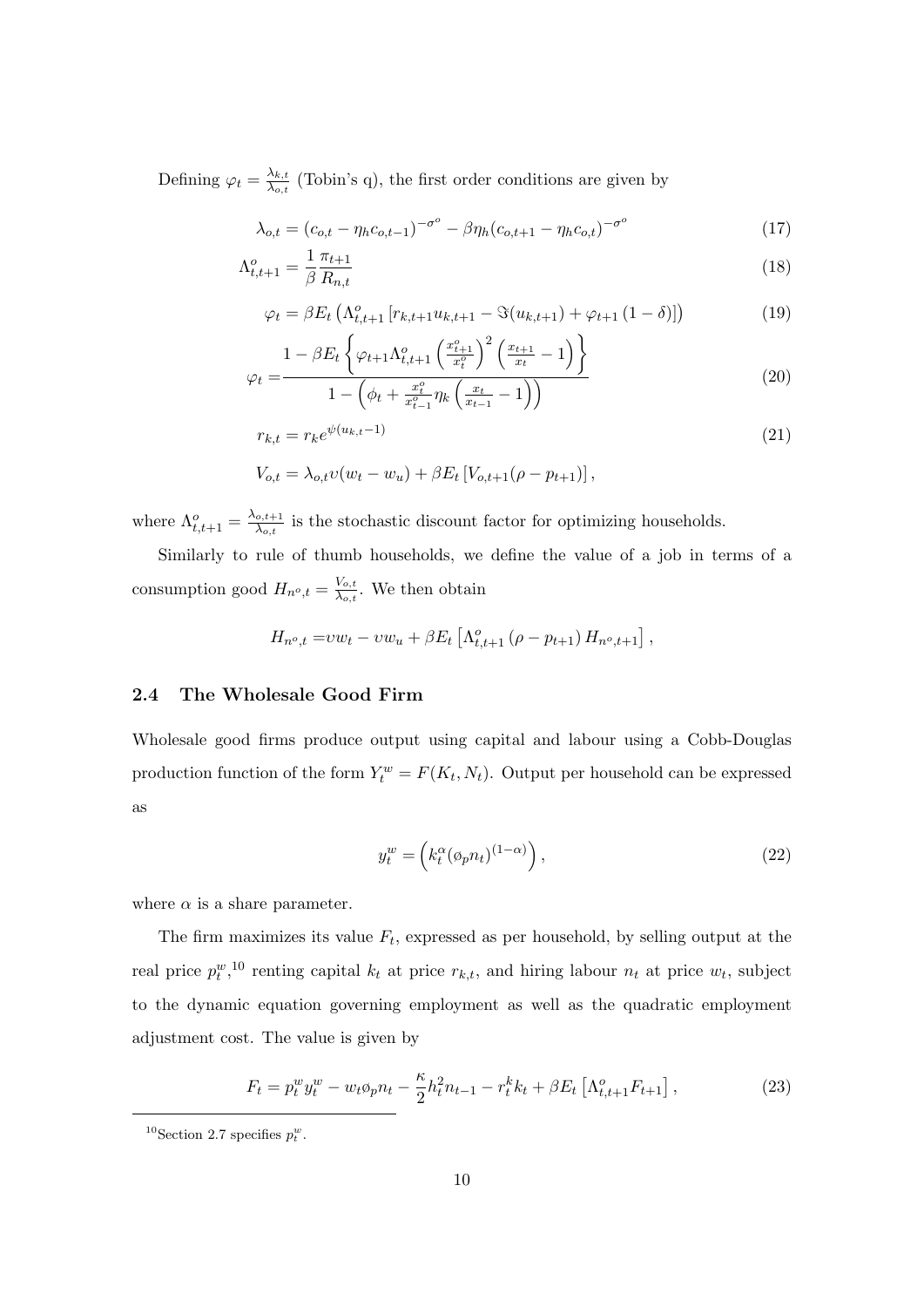where  $\Lambda_{t,t+1}^o$  is also the firms' discount factor as they are owned by optimizing households. The first order conditions with respect to *k*, *h* and *n* (where we do not evaluate *∂h/∂n* as each firm is small) are given, in that order, by

$$
r_k = p_t^w \alpha \left(\frac{y_t^w}{k_t}\right) \tag{24}
$$

$$
\kappa h_t = J_t \tag{25}
$$

$$
J_t = p_t^w a_t^n - \varphi_p w_t + \beta E_t \left[ \Lambda_{t,t+1}^o \frac{\kappa}{2} h_{t+1}^2 \right] + \beta \rho E_t \left[ \Lambda_{t,t+1}^o J_{t+1} \right]
$$
(26)

$$
a_t^n = (1 - \alpha) \left(\frac{y_t^w}{n_t}\right) \tag{27}
$$

The marginal productivity of labour is given by  $a^n$ .  $J_t$  is the Lagrange multiplier on the "budget" constraint of employment dynamics (6), and thus can be interpreted as the marginal value to the firm of having another worker.

### **2.5 Bargaining**

Firms and workers engage in Nash Bargaining over the joint surplus, the outcome of which is the wage  $w_t^*$ .  $\eta_t$  is the workers relative bargaining power and is time dependant since the experiment considered in this paper is a temporary shock on  $\eta_t$ .

$$
w_t^* \equiv \max\left\{ (H_t)^{\eta_t} (J_t)^{1 - \eta_t} \right\}, \quad 0 < \eta_t < 1 \tag{28}
$$

The bargaining solution implies  $\eta_t J_t = (1 - \eta_t) H_t$ , where the aggregate worker surplus is given as a weighted average of the individual surpluses according to their share in the labour force,  $H_t = \phi_n H_{n^o,t} + (1 - \phi_n) H_{n^r,t}$ .

The bargaining set, the total surplus, is given by  $S_t = \bar{w}_t - \underline{w}_t$ , where  $\bar{w}_t$  is the maximum wage when firms' surplus  $J_t = 0$ , and  $\underline{w}_t$  is the minimum wage when workers surplus  $H_t = 0$ . The negotiated wage is the weighted average of these reservation wages,  $w_t^* = \eta_t \bar{w}_t + (1 - \eta_t) \underline{w}_t$ . By substituting  $J_t = \kappa \frac{q_t v_t}{n_{t-1}}$  $\frac{q_t v_t}{n_{t-1}}$ , we obtain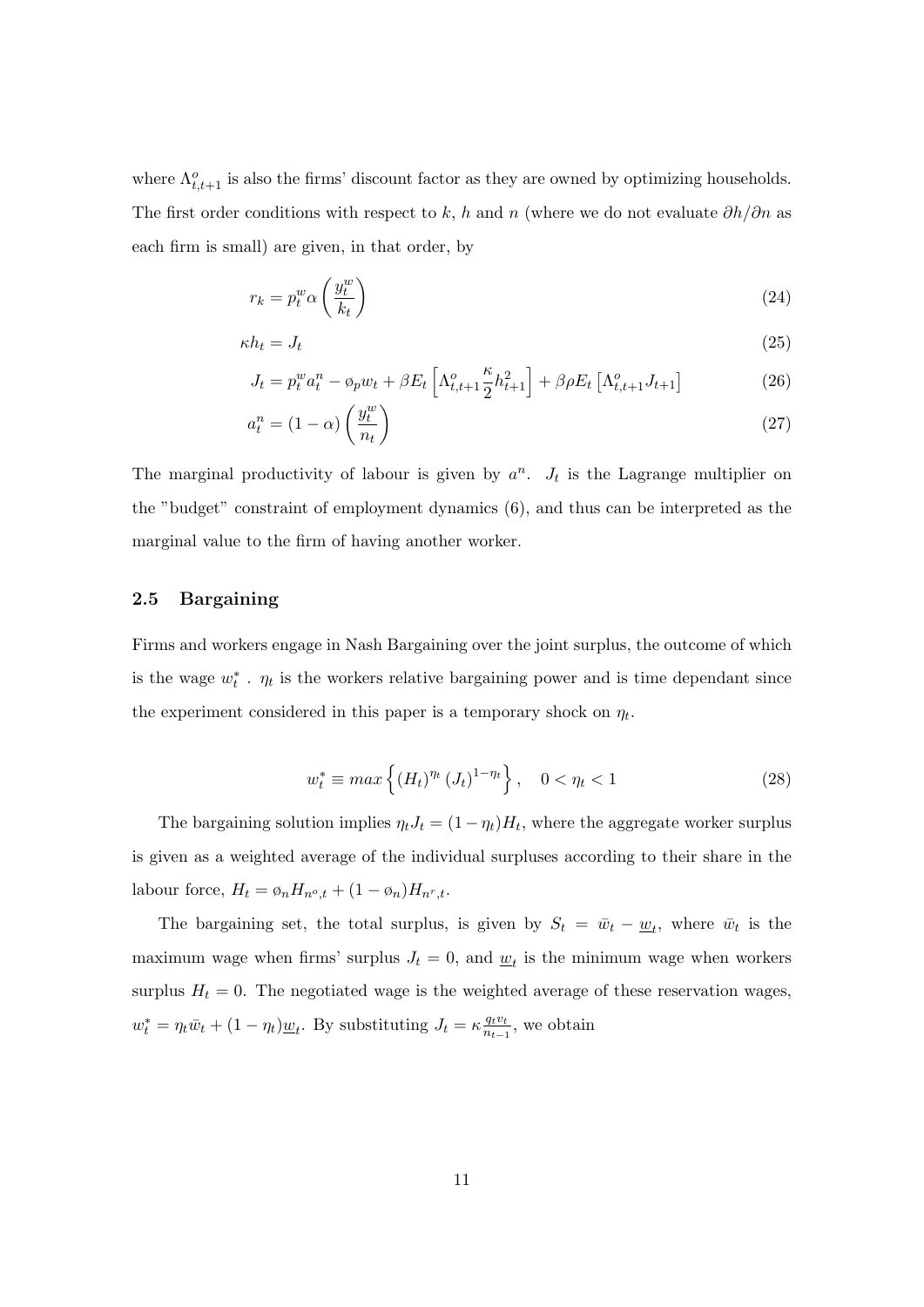$$
w_t^* = \eta_t \frac{1}{\phi_p} p_t^w a_t^n + (1 - \eta_t) w_u + \eta_t \frac{1}{\phi_b} \beta E_t \{ J_{t+1} \Lambda_{t,t+1}^o p_{t+1} \} + \eta_t \frac{1}{\phi_p} \beta E_t \{ \Lambda_{t,t+1}^o \frac{\kappa}{2} (h_{t+1})^2 \} + \eta_t \rho \beta \left( \frac{1}{\phi_p} - \frac{1}{\phi_b} \right) E_t \left[ \Lambda_{t,t+1}^o J_{t+1} \right] + (1 - \eta_t) \beta \frac{1 - \phi_n}{\phi_b} E_t \{ H_{n^r, t+1} (\rho - p_{t+1}) (\Lambda_{t,t+1}^o - \Lambda_{t,t+1}^r) \} \tag{29}
$$

Hall (2005) demonstrates that real wage stickiness greatly improves the ability of a search and matching model to match empirical employment dynamics. For this reason, we follow him by utilizing the following wage rule

$$
w_t = \rho_w w_{t-1} + (1 - \rho_w) w_t^* \tag{30}
$$

The actual wage is a weighted average between the Nash bargained wage and the past period's wage.

### **2.6 The Final Goods Firm**

The final good (expressed per household),  $y_t$ , is produced in a competitive market according to the following CES technology:

$$
y_t = \left(\int_0^1 y_{i,t}^{\frac{1}{\mu}} dt\right)^\mu \quad \mu \ge 1
$$
\n(31)

where each input  $y_{i,t}$  is a differentiated intermediate good. The term  $\frac{1}{1-\mu}$  indicates the price elasticity of the demand for any intermediate good *i*. Each period, final goods producers choose a continuum of differentiated intermediate goods,  $y_{i,t}$  at price  $P_{i,t}$ , to maximize their profits subject to the CES technology (31). The demand function for intermediate goods can be derived as follow:

$$
y_{i,t} = \left(\frac{P_{i,t}}{P_t}\right)^{\frac{\mu}{1-\mu}} y_t \tag{32}
$$

### **2.7 Intermediate Good Firms**

Intermediate good firms purchase homogeneous goods from the wholesale sector and relabel them to produce differentiated goods. These differentiated goods are then sold in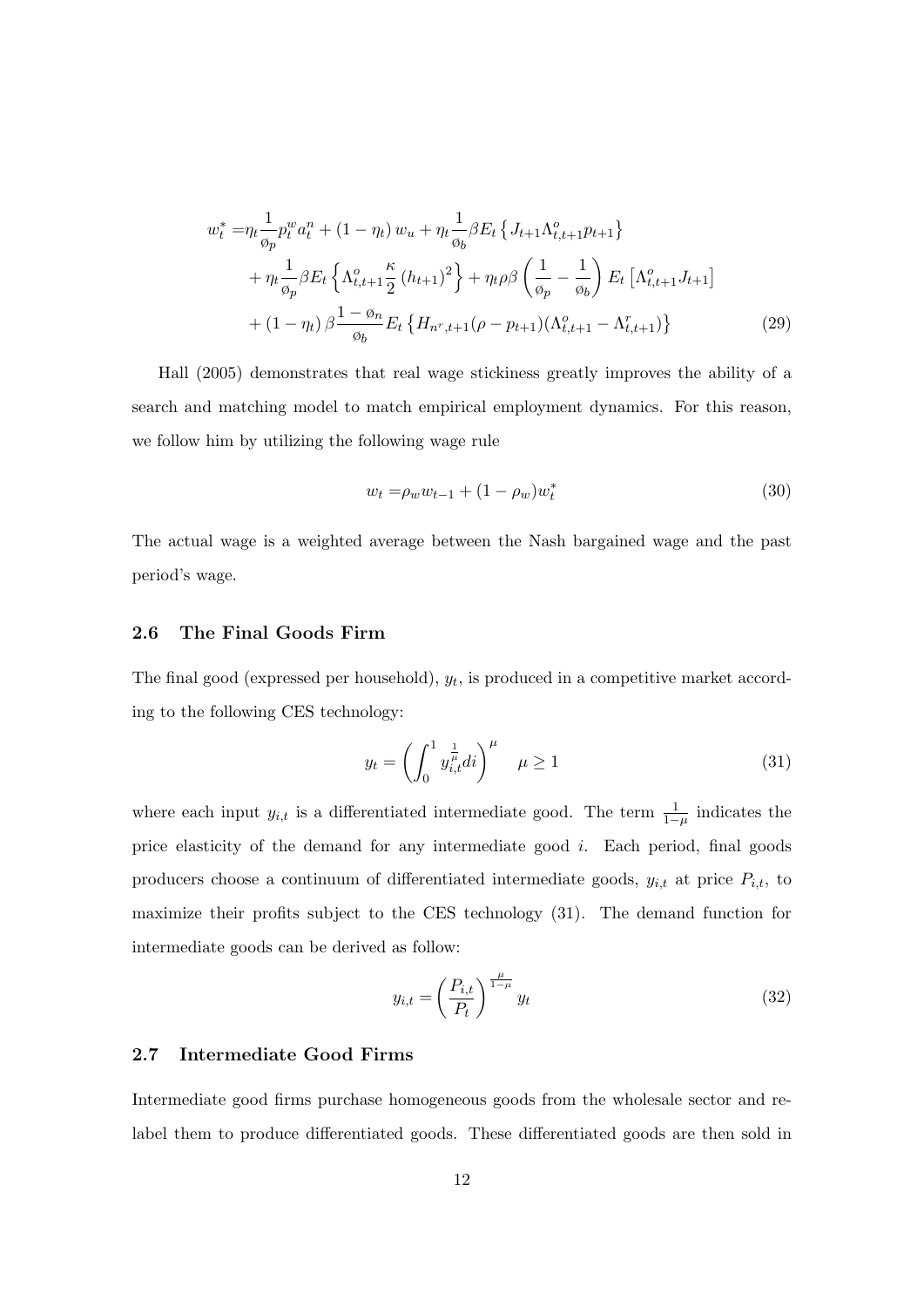a monopolistic competitive market to the final good firms. Furthermore, we assume that intermediate good firms are subject to price stickiness, whereby a fraction  $\chi$  cannot reset its price in a certain period and set price  $P_{t-1}$ .

The aggregate price  $P_t$  is given by  $P_t^{\frac{-\mu}{1-\mu}} = \chi P_{t-1}^{\frac{-\mu}{1-\mu}} + (1-\chi)\tilde{P}_t^{\frac{-\mu}{1-\mu}}$ , where  $\tilde{P}_t$  is the aggregate reset price. Normalizing this equations by  $P_t$ , we get:

$$
1 = \chi \pi_t^{\frac{\mu}{1-\mu}} + (1-\chi)\tilde{p}_t^{\frac{\mu}{1-\mu}}
$$
\n(33)

where  $\tilde{p}_t = \frac{\tilde{P}_t}{P_t}$  $\frac{P_t}{P_t}$  is the "real" optimized reset price.

Firms being able to optimize choose price  $\tilde{P}_t$  by maximizing their discounted stream of real profits.

$$
\max_{\tilde{P}_t} E_t \sum_{s=0}^{\infty} (\chi \beta)^s \Lambda_{t,t+s}^o \left[ \frac{\tilde{P}_t}{P_{t+s}} - p_{t+s}^w \right] y_{i,t+s} \tag{34}
$$

subject to the demand equation  $(32)$ .  $p_t^w$  represents the (real) purchasing price of wholesale goods, and thus the marginal costs.

The first order condition is

$$
f_{1,t} = \frac{1}{\mu} f_{2,t} \tag{35}
$$

where

$$
f_{1,t} = (\tilde{p}_t)^{\frac{\mu}{1-\mu}} y_t p_t^w + \Lambda_{t,t+1} \chi \beta \pi_{t+1}^{\frac{-\mu}{1-\mu}-1} \left(\frac{\tilde{p}_t}{\tilde{p}_{t+1}}\right)^{\frac{\mu}{1-\mu}} f_{1,t+1}
$$
(36)

$$
f_{2,t} = (\tilde{p}_t)^{\frac{1}{1-\mu}} y_t + \Lambda_{t,t+1} \chi \beta \pi_{t+1}^{\frac{-\mu}{1-\mu}} \left(\frac{\tilde{p}_t}{\tilde{p}_{t+1}}\right)^{\frac{1}{1-\mu}} f_{2,t+1}
$$
(37)

Firms set their price not at the current optimal level but at the level they deem optimal over the expected lifetime of their set price. In the presence of inflation, this means that firms having reset their price earlier will have a lower relative price than firms that just reset their price, and will therefore have a higher share of aggregate demand. This means that there will be inefficiencies due to price dispersion, denoted with the symbol *s<sup>t</sup>* . The quantity available for aggregate demand,  $y_t$ , is not necessarily equal to the quantity from the per firm production function  $y_t^w$ , but only a fraction  $\frac{1}{s_t}$  of it. Hence, we have the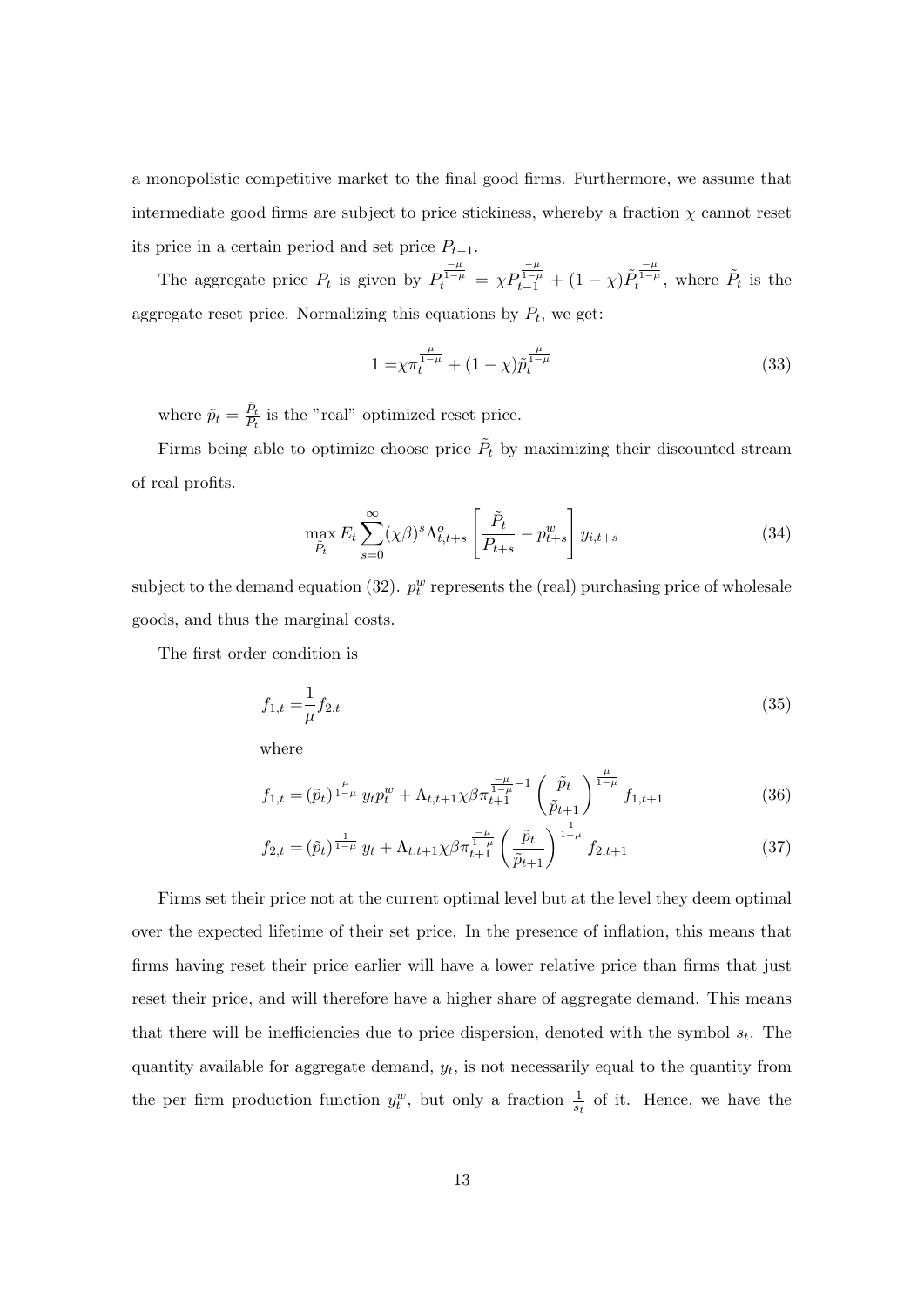relationships

$$
y_t^w = s_t y_t \tag{38}
$$

$$
s_t = (1 - \chi)\tilde{p}_t^{-\frac{1}{1 - \mu}} + \chi \pi_t^{\frac{1}{1 - \mu}} s_{t-1}
$$
\n(39)

In steady state the optimal reset price will be given by  $\frac{1}{\mu} = p^w$ . Thus, firms set price as a mark-up on nominal marginal costs.

### **2.8 Policies and resource constraint**

Due to the lower zero bound on monetary policy, the interest rate set by the Central Bank is the maximum of the interest rate as determined by a Taylor rule,  $R_t^{n*}$ , and zero.

$$
R_t^n = \max\left[R_t^{n*}, 0\right] \tag{40}
$$

The procedure for the introduction of a lower bound on a variable into a stochastically simulated model in Dynare is described in Holden (2011).

The Taylor rule sets the interest rate according to a criteria of interest rate smoothing, and measures of inflation and output.  $\phi_m$  is the parameter driving the Taylor rule inertia, while  $\phi_{\pi}$  and  $\phi_{y}$  are the parameters setting the response of the interest rate to inflation and output.

$$
\frac{R_t^{n*}}{R^n} = \left\{ \frac{R_{t-1}^{n*}}{R^n} \right\}^{\phi_m} \left\{ \left(\frac{\pi_t}{\pi}\right)^{\phi_\pi} \left(\frac{y_t}{y}\right)^{\phi_y} \right\}^{1-\phi_m} \tag{41}
$$

The government pays unemployment benefits and finances these using lump sum taxes on optimizing households, which is thus equivalent to debt financing.<sup>11</sup> Therefore, rule of thumb households are not subjected to cyclical tax fluctuations. The resource constraint is given by summing the budget constraints of both type of households (11), (16) as well as the profit equation of firms.

$$
y_t = c_t + x_t + \frac{\kappa}{2} \frac{q_t^2 v_t^2}{n_{t-1}} + \Im(u_{k,t}) \varphi_c k_{o,p,t-1}
$$
\n(42)

 $^{11}\tau_{o,t} = w_u(1 - n_{r,t} + v(1 - n_{o,t}))$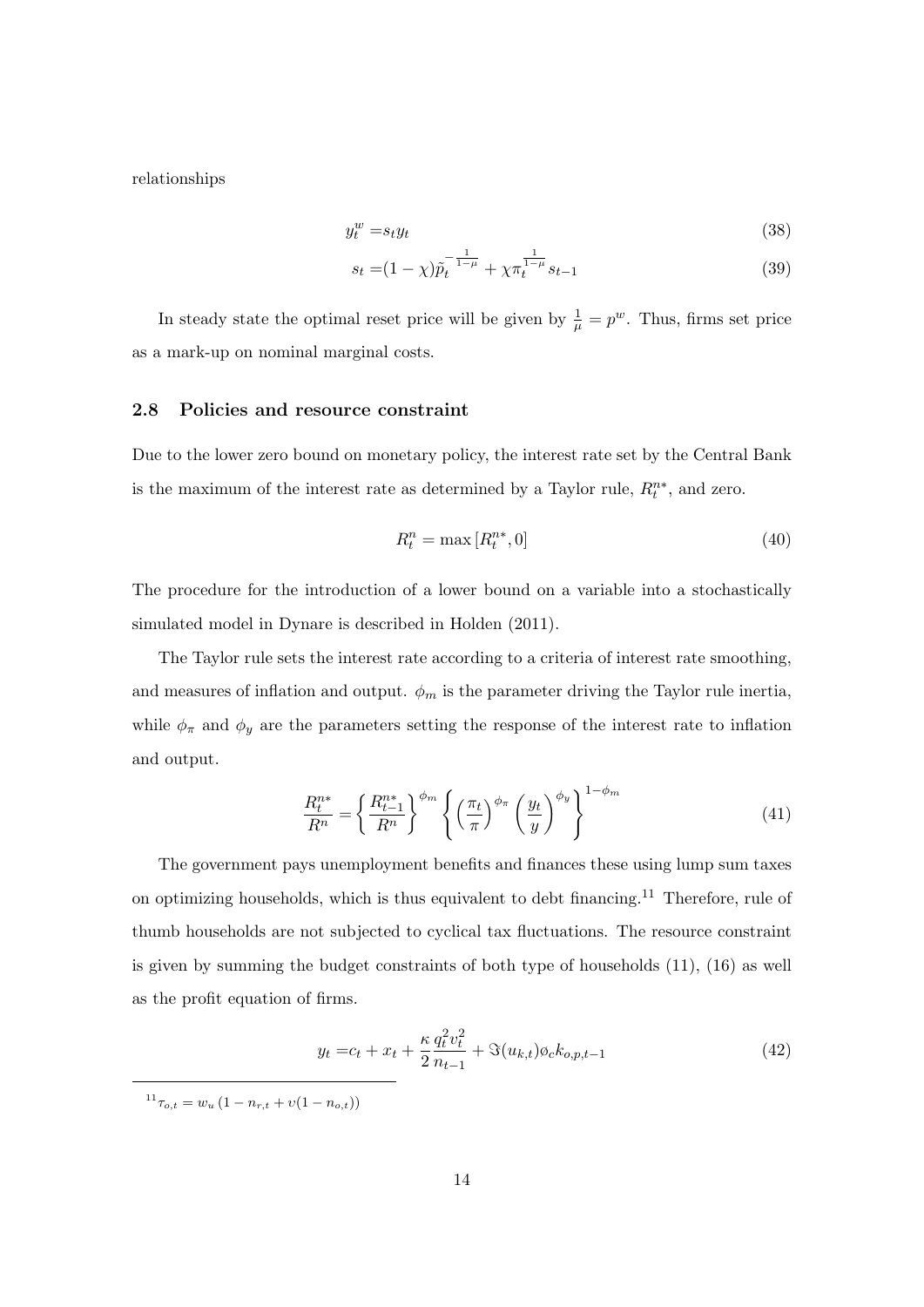Finally, the exogenous process subjected to a shock  $\epsilon_t$  in this paper is  $\eta_t$ , which evolves according to the autoregressive process

$$
\eta_t = (1 - \rho_\eta)\eta + \rho_\eta \eta_{t-1} + \epsilon_t \tag{43}
$$

#### **2.9 Equilibrium**

The stationary equilibrium consists in processes for the flow variables  $[y, y^w, c, c_o, c_r, x, x_o, a_n]$ , the stock variables  $[n, n_o, n_r, k, k_o, k_{o,p}]$ , the prices  $[R_n, r_k, \varphi, u_k, w, w^*, p^w, \pi, \tilde{p}, p^*, f^1, f^2, s]$ , the labour market rates  $[q, v, p]$  and the utility and discount rates  $[J, H_r, \lambda_o, \Lambda^o, \lambda_r, \Lambda^r]$ , given the structural parameters  $[\phi_c, v, \sigma^o, \sigma^r, \beta, \delta, \psi, \eta_k, \eta_h]$ , the labour market parameters  $[\kappa, \rho, \gamma_m, \gamma, \rho_w]$ , the production parameters  $[\alpha]$ , the pricing parameters  $[\mu, \chi_1, \chi_2]$ , the policy parameters  $[w_u, \rho_m, \phi_\pi, \phi_y, \tau_r, \tau_o]$  and the exogenous process  $[\eta, \rho_\eta]$  satisfying the equilibrium conditions given by equations  $(1), (2), (3), (4), (6), (10), (7), (8), (11), (12),$ (13), (14), (15), (17), (18), (19), (20), (21), (22), (24), (25), (26), (27), (29), (30), (33), (35), (36), (37), (38), (39), (41), (42) and (43) and the definitions  $\Lambda^i_{t,t+1} = \frac{\lambda_{i,t+1}}{\lambda_{i,t}}$  $\frac{\lambda_{i,t+1}}{\lambda_{i,t}}$  for  $i = [o, r]$ .

# **3 Steady State and Parameterisation**

The steady state of the model is given when all variables are constant over time. First, this paper calibrates a zero inflation steady state and normalizes the price level to unity. Next, this paper calibrates the job separation rate  $\rho$ , the job finding rate  $p$  and labour market tightness  $\theta$  to match empirically observed values, and uses these to derive the structural parameters  $\gamma_m$  and  $\kappa$ . Furthermore, it is useful with production functions to normalize steady state output to unity. The steady state values *k* and *n* are easily derived using knowledge of the real interest rate (given the discount parameter  $\beta$ ) and the job separation and finding rate.

Table 1 shows the parameter calibration used for the numerical simulations carried out further below. The parameters are essentially taken from Gertler and Trigari (2009), who estimated a similar model for the US economy. The relative risk aversion is identical for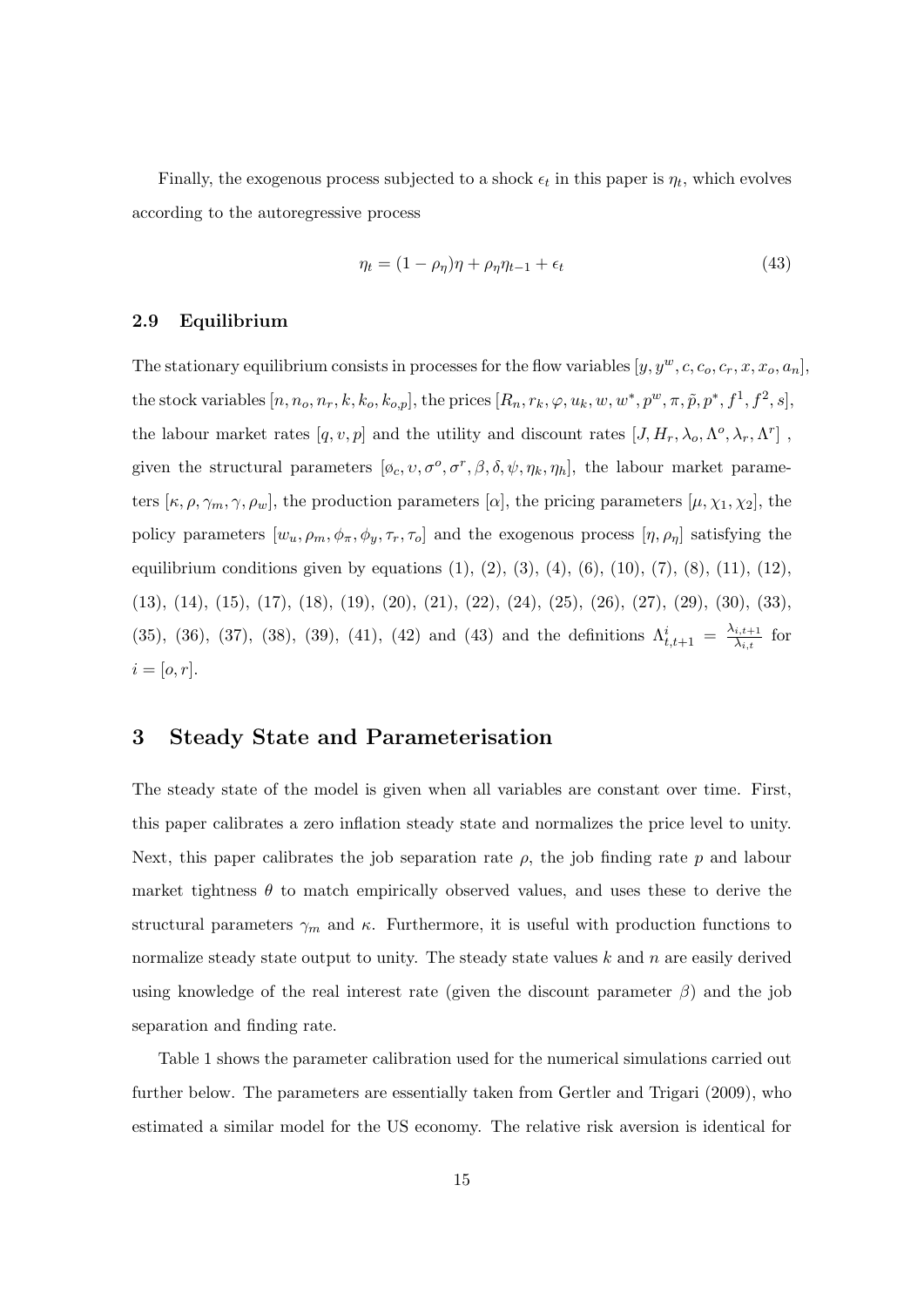both households  $\sigma^o = \sigma^r$  and is set at 1. It follows that the utility function takes the form of a logarithmic function. The time discount factor  $\beta$  is set at 0.992, generating an annual interest rate of 3.2%. Capital depreciates at a rate of 2.5% per quarter, which corresponds to 10% annual rate of depreciation. The investment adjustment cost curvature has been estimated to  $\eta_k = 2.5$  by Sala et al. (2008) for the US economy, while Christiano et al. (2011) estimate a value of  $\eta_k = 14.3$ . We select  $\eta_k = 11$  and the cost of capacity utilization is set at 0.5.

The parameters of the labour market are conventional and taken from Shimer (2005). The job surviving rate  $\rho$  is set at 90%, while the job finding probability  $p$  and the labour market tightness are equal to 0.95 and 0.5 at the steady state respectively. The elasticity of matching to unemployed workers  $\gamma$  is 0.5. An important parameter in search and matching models is the replacement ratio  $\omega$ . In models without strong wage stickiness, a high value is needed to generate realistic employment fluctuations. Gertler and Trigari (2009) estimate this value to be 0*.*72 in a model with wage stickiness and 0*.*98 in a model without wage stickiness. We choose an intermediate value  $\omega = 0.9$ . Since restrictions are placed on two variables  $p$  and  $\theta$ , the steady states for labour market variables are found by solving endogenously for the two parameters  $\gamma_m$ , the efficiency of the matching function, and  $\kappa$ , the employment adjustment cost. They are respectively equal to 1.345 and 0.6572. These parameters produce an employment rate *n* slightly more than 90% at the steady state. Finally, wage rigidity is moderate with  $\rho_w = 0.3$ .

#### [Table 1 about here.]

The capital share  $\alpha$  is set at 0.3 and  $\mu$  is set at 1.11 for a mark up of 11%, generating a labour share of income of 63% at the steady state. The set of parameters related to nominal price rigidities is conventional. 80% of firms are unable to adjust their price to the optimal price every period. Monetary policy inertia  $\rho_m$  is set at 0.8, while the reaction of the interest rate to inflation and output are 1.7 and 0.2 respectively.

Lastly, we conduct the experiment of temporarily lowering the bargaining power of workers from  $\eta = 0.5$  to  $\eta = 0.475$ , with a persistence of  $\rho_{\eta} = 0.9$ . Due to the absence of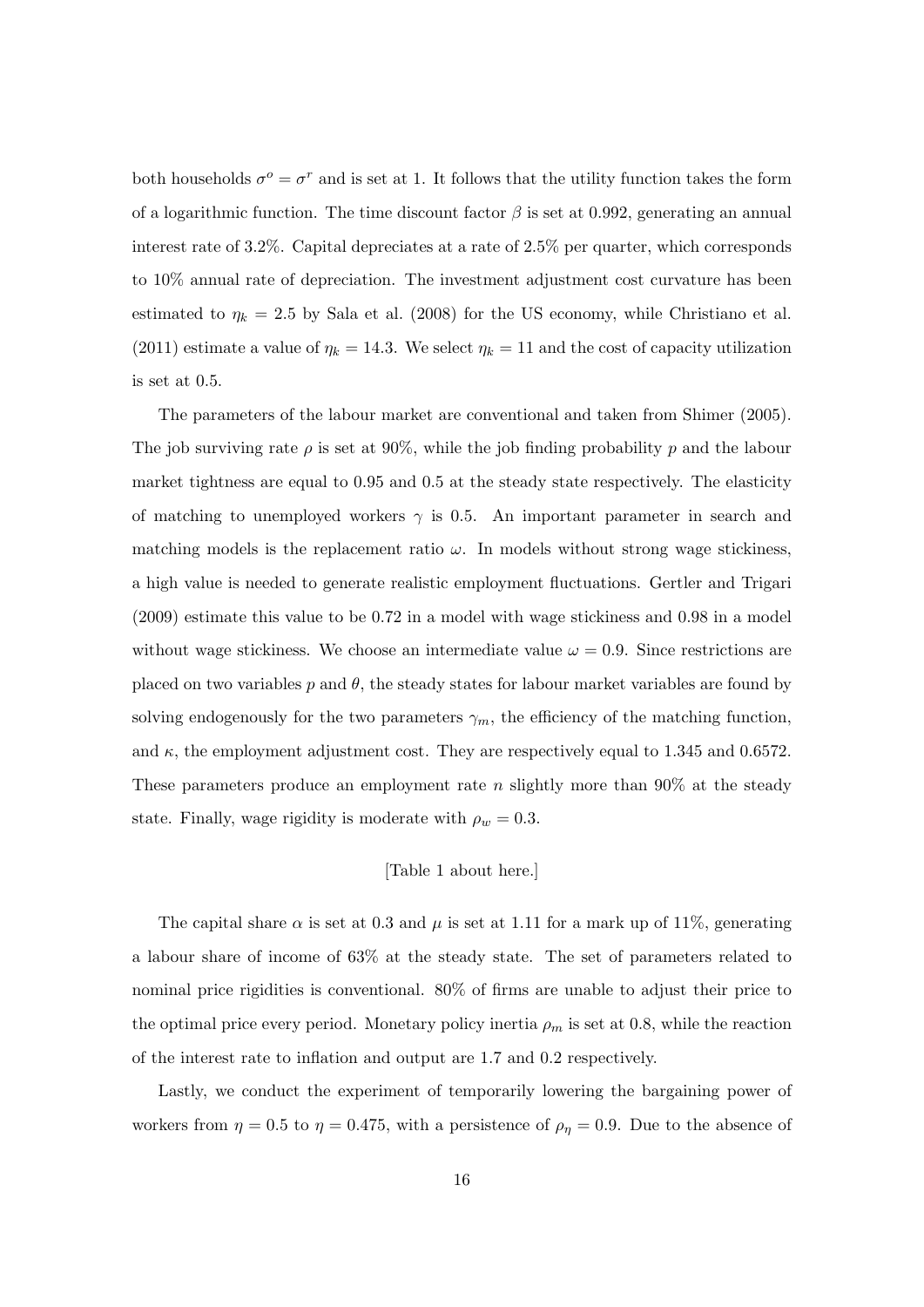evidence on fluctuations in bargaining power, the size of the shock was chosen to generate plausible variations in wages and the labour share. The bargaining shock produces a fall in real wage of 0.5 percentage point, which is similar to the weighted average drop in real monthly wages of employees in developed economies in 2011.

We define the baseline model when optimizing households' participation in the labour market is given by  $v = 0.5$  to reflect the fact that part of the population actually only receives capital income. The share of rule of thumb households  $(1 - \phi_c)$  is 50% as in Gali et al. (2007). To simulate a standard New-Keynesian model, we set the share of optimizing households to unity  $(\phi_c = 1, v = 1)$ . We also consider another extreme case where all optimizing households are identified as capitalists, thus not earning labour income  $(v = 0)$ .

## **4 Results**

This section presents the simulated results of a fall in workers' bargaining power using the model described in this paper. First, the effect of such a shock is described in the baseline calibration with and without a lower nominal interest rate bound and compared to its effect in a standard New- Keynesian model. The main finding is that the conclusion from a standard New-Keynesian model, where lower bargaining power raises employment, is overturned when demand effects of wages are taken into account. Next, some sensitivity analysis to alternative parameter calibrations is conducted. Finally, the impact of the presence of a minimum wage in response to such a shock is analysed, showing that such a minimum wages, by supporting labour incomes, actually sustains employment and output.

The figures for output, consumption, investment and real wage below represent percentage point deviations in terms of GDP, which in turn is normalized to one in steady state. Inflation and employment are represented as percentage point changes.

### **4.1 Baseline results**

The solid line in Figure 1 shows a standard New-Keynesian model with search and matching frictions, where the baseline calibration of Table 1 is altered to have only optimizing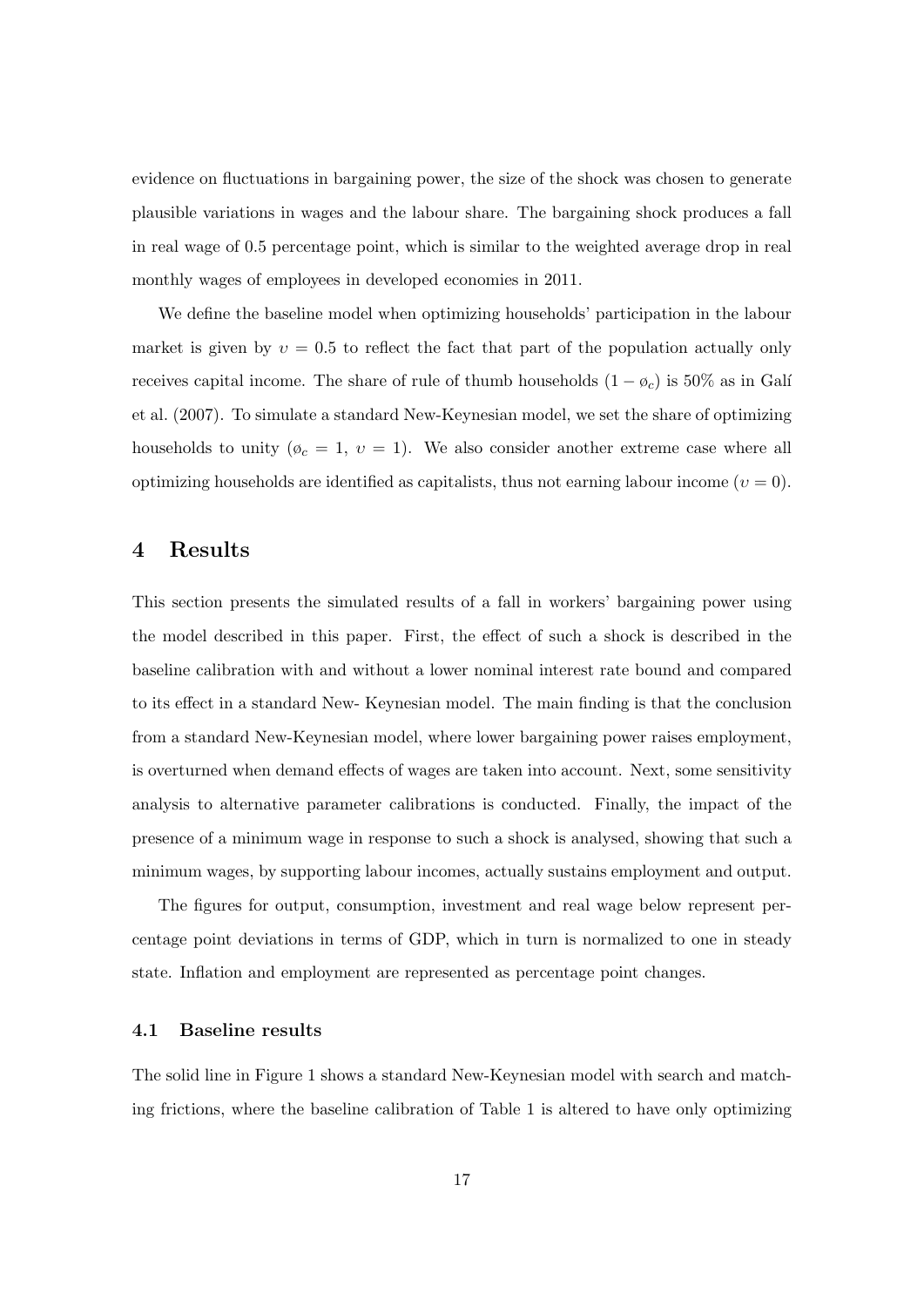consumers ( $\phi_c = 1$  and  $v = 1$ ). The dashed line represents the baseline calibration of Table 1. The dotted-dashed line additionally takes into account that the nominal interest rate can hit a lower bound in response to the fall in workers' bargaining power. Specifically, the interest rate is allowed to fall by 0*.*32 percentage points before hitting the bound, which represents well the current economic circumstances of very low interest rates.

### [Figure 1 about here.]

The fall in bargaining power raises output, consumption, employment and investment in the standard New Keynesian model, while it lowers real wages and inflation. In contrast, output, consumption and employment initially fall in the baseline model. In the presence of a lower interest rate bound these falls are much more pronounced, with employment falling by 0*.*8% and staying below its initial level for 5 quarters. Additionally, the fall in real wages and in inflation are much more pronounced.

Two mechanisms are at work. The first mechanism is common to the baseline and the New Keynesian model (Fig 1 solid line). The fall in workers' bargaining power lowers real wages, which in turn implies a fall in marginal costs and thus inflation. Firms' surplus from employment relationships rises, thus increasing vacancies, the number of matches, employment and output. However, the labour share of income falls despite the rise in employment since employment adjusts only sluggishly. Additionally, countercyclical markups implied by New Keynesian price stickiness cause a rise in the profits, which add to the fall in the labour share of income.

The model presented in this paper takes a second mechanism, the aggregate demand effect from the fall in labour income, into account (Fig 1 dashed line). By lowering real wages, consumption demand from rule-of-thumb consumers falls. This causes a reduction in employment and output despite the positive supply side effect from lower labour costs. However, Figure 1 shows that the supply side effect quickly overturns the demand side effect, with output rising above its original level after 2 quarters.

When the economy faces a lower bound on the nominal interest rate, negative aggregate demand shocks can be strongly aggravated. This paper shows that the same holds for a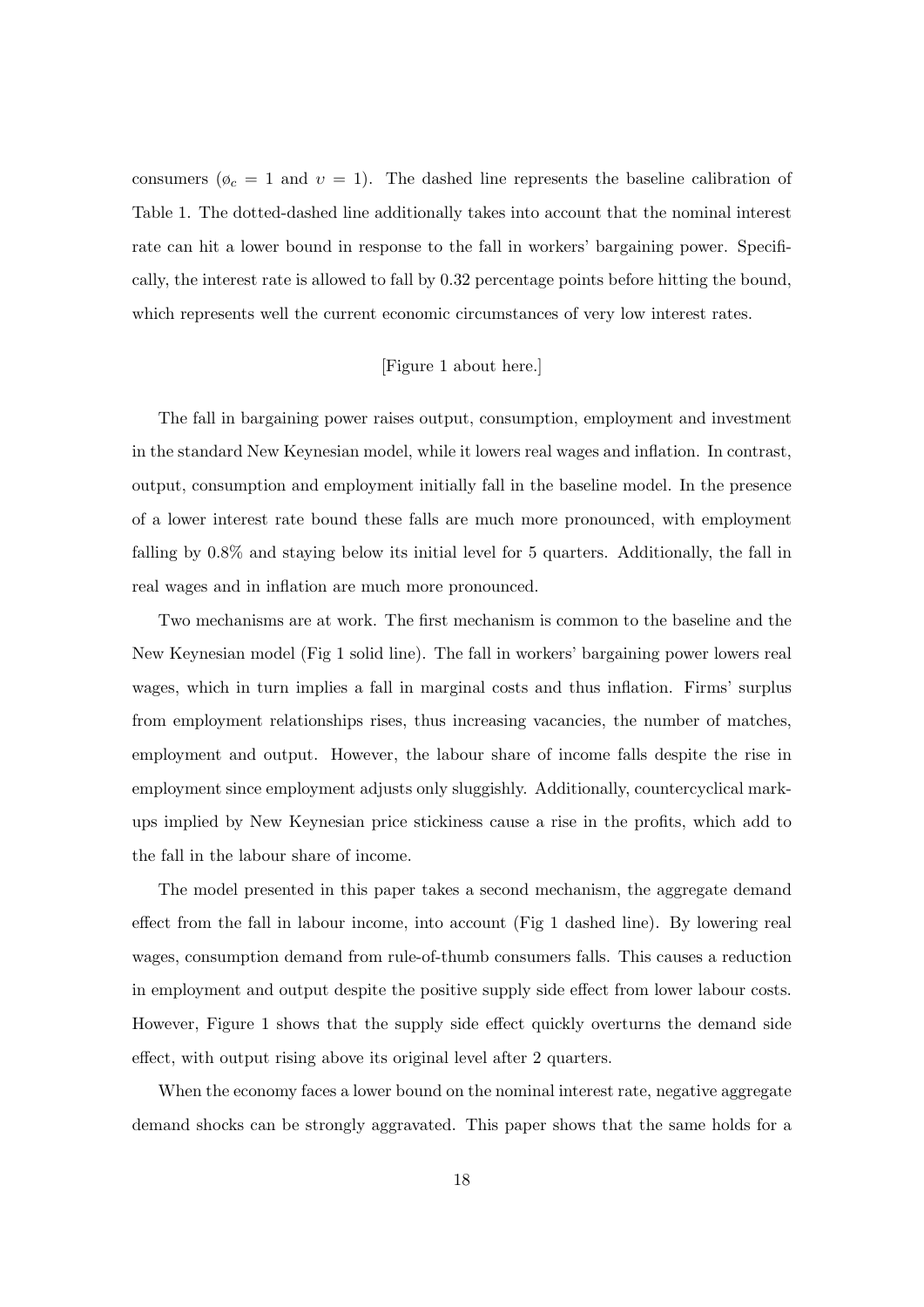negative demand shock induced by a fall in workers' bargaining power (Fig 1 dash-dotted line). Lower demand lowers inflation. However, in the presence of a lower bound, the nominal interest rate cannot fall further, thus raising the real interest rate. This in turn lowers investment and consumption demand by optimizing households. The economy faces a deflationary spiral. The positive supply side effect from lower bargaining power is overturned by its negative demand side effect.

Summarizing, a negative bargaining shock induces negative aggregate demand effects when one accounts for the importance of labour income for certain parts of households. When the economy faces a lower bound on the interest rate, as it does in situations of crises, this negative demand effect causes a strong fall in employment and output. This result stands in stark contrast to a standard New Keynesian model, where a fall in wage income only triggers a supply side effect, raising vacancy posting, employment and output. Accordingly, policy conclusions advising wage moderation in times of crisis might have to be reconsidered.

#### **4.2 Sensitivity analysis**

This section presents some sensitivity analysis to illustrate the importance of the different transmission channels at work in the baseline calibration. Figure 2 presents the sensitivity analysis concerning the impact of the income distribution as a driver of aggregate demand. The solid line shows the baseline calibration with a lower interest rate bound as presented above. The dashed line shows a calibration of limited labour market participation, where optimizing households behave purely as capitalists and do not participate in the labour market  $(v = 0)$ . As a result, a larger share of total consumption cannot be smoothed intertemporally. A fall in bargaining power therefore leads to a larger fall in aggregate demand, and consequently to a more severe depression of economic activity. Furthermore, the model is moved closer to an instability region, thus producing a kink in the dynamic path of the variables.

The dashed-dotted line represents the case where there are no rule-of-thumb consumers, thus there is no demand effect from changes in the functional income distribution ( $\varphi_c = 1$ )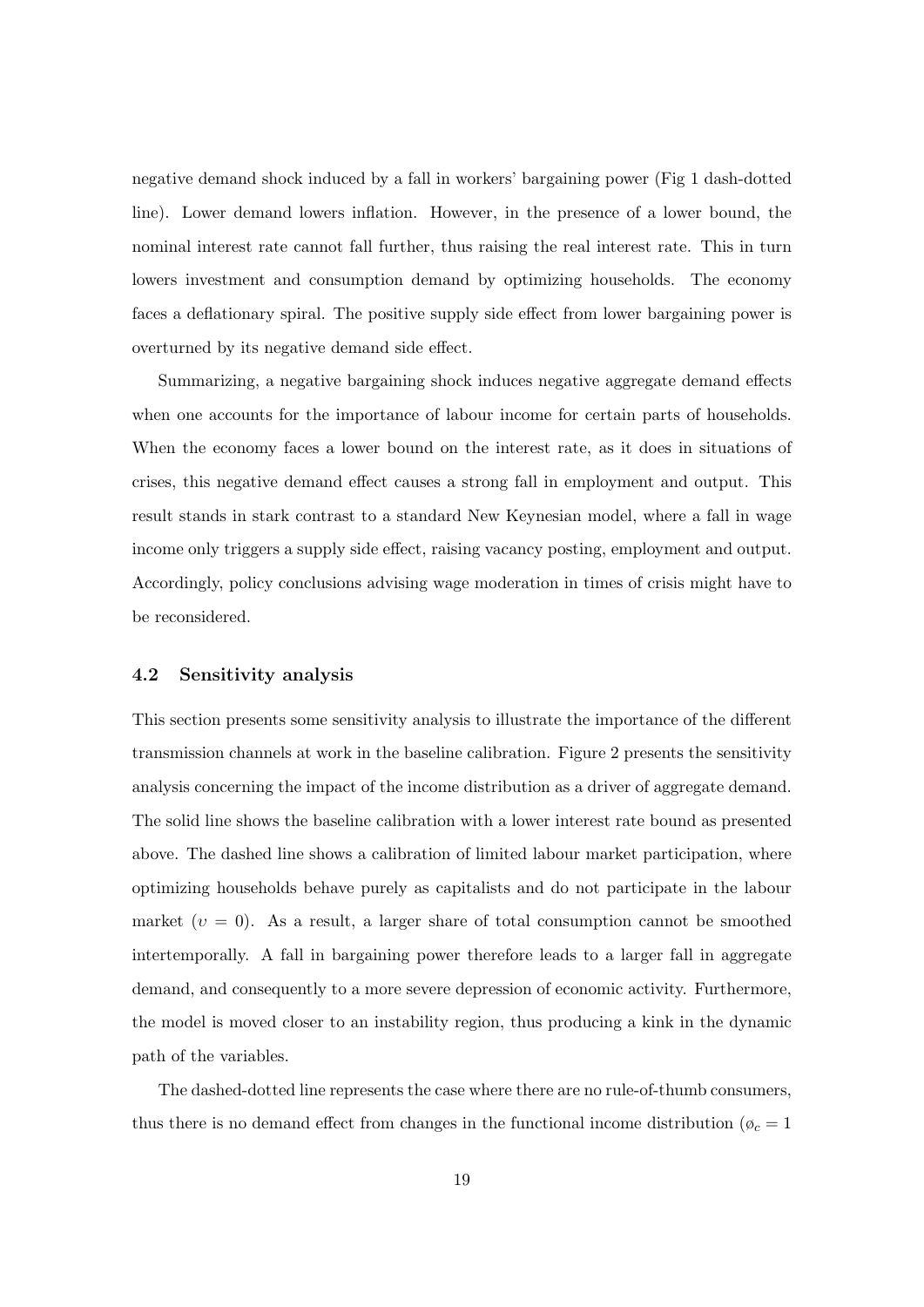and  $v = 1$ ). However, the case still allows for the economy to be facing a liquidity trap. In this case, the increase in aggregate saving described above, combined with the fall in inflation, do not boost investment but cause the lower bound on the nominal interest rate to be binding. Compared to the baseline model, the absence of income distribution effects on aggregate demand diminishes the importance of the lower bound.

## [Figure 2 about here.]

Figure 3 shows that the mechanisms introduced in this paper, the importance of the income of workers to support aggregate demand, induces a fall in output and employment after a fall in bargaining power even in the absence of a liquidity trap. The calibration has been changed to have no lower bound on monetary policy.

## [Figure 3 about here.]

The solid line in Figure 3 corresponds to the baseline model. The fall in bargaining power has a stronger effect on the real wage, which, coupled with price stickiness and the impossibility of consumption smoothing, induces a stronger negative demand effect. In the absence of a liquidity trap, the nominal interest rate falls with inflation leading to a decline in the real interest rate. It follows that both labour demand and investment react positively. The speed at which output recovers is partly determined by the existence of capital adjustment costs, which delays investment decisions. Monetary policy shortens the recession by stimulating both supply and demand channels.

The dashed line in Figure 3 corresponds to a case in which there is no participation of optimizing households to the labour market  $v = 0$ . This polarized distribution of income between workers and optimizing households amplifies the wage-aggregate demand channel. Output declines by 0.7 percentage point and stays negative for 3 quarters. The fall in the real wage is also more pronounced around 1 percentage point.

The dashed doted line in Figure 3 shows the importance of nominal price rigidities. The transmission channel between lower consumption demand and output depends on the presence of price stickiness. Increasing price rigidity from 5 quarters to 8 quarters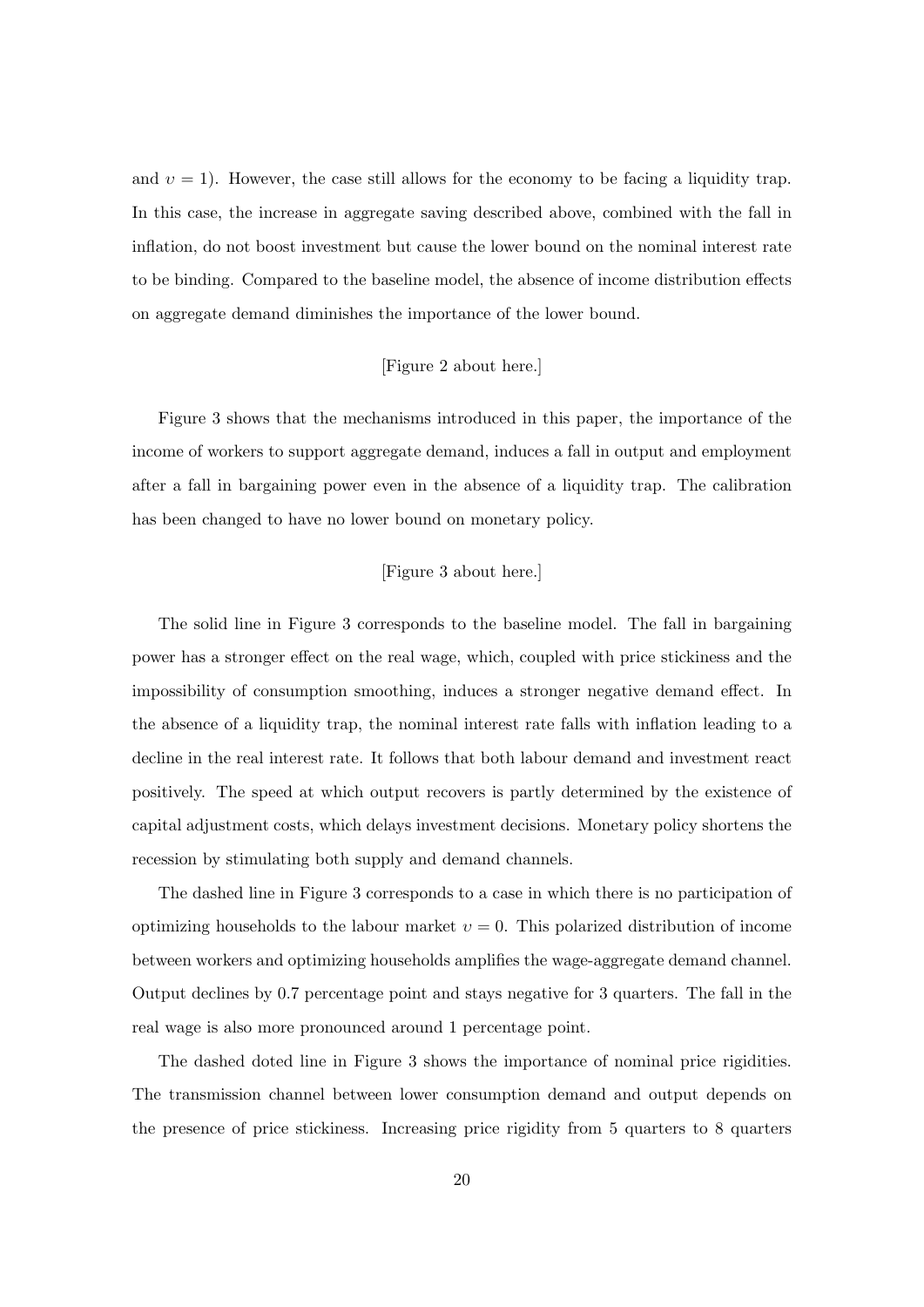$(\chi = 0.875)$  magnifies the demand side effects (dotted-dashed line). The fall in worker's bargaining power lowers the real wage further. Output and employment drop by 1 percentage point and 0.5 percentage points on impact respectively, while they both stay negative for 4 quarters.

#### **4.3 Minimum wage as a lower bound on wages**

Figure 1 has illustrated the importance of labour income for aggregate demand in the proximity of the lower zero bound in monetary policy. The transmission channel going from labour income to aggregate demand modifies the traditional views on a minimum wage. In a standard New-Keynesian model, the minimum wage is seen as hampering the downward adjustment in wages. This in turn limits labour demand of firms and amplifies business cycle fluctuations. Contrastingly, in the present model, the minimum wage sets a lower floor on labour income, which sustains consumption and aggregate demand. The direct negative effect of the minimum wage on labour demand is balanced by its positive impact on aggregate demand.

In this section, minimum wage is modelled in a similar way than the lower zero bound in monetary policy. The actual wage is the maximum between the wage rule (eq 30) and the minimum wage.

$$
w_t = \max\left[w_t^r, w_{\min}\right] \tag{44}
$$

with  $w_t$  the actual wage,  $w_t^r$  the wage according to the wage rule in (30) and  $w_{\min}$  the minimum wage. The bound is set at 0*.*5 percent below the steady state wage.

Figure 4 reproduces the baseline simulation under the lower interest rate bound with (dashed line) and without a minimum wage (solid line) using the baseline calibration of Table 1. The main result is that the minimum wage reduces the size of the recession following a decline in the bargaining power of workers. The minimum wage reduces the drop in output from 1.25 percentage points to 0.5 percentage points on impact. The drop in the real wage is also smaller, 0.5 percentage points compared to 1.25 percentage points on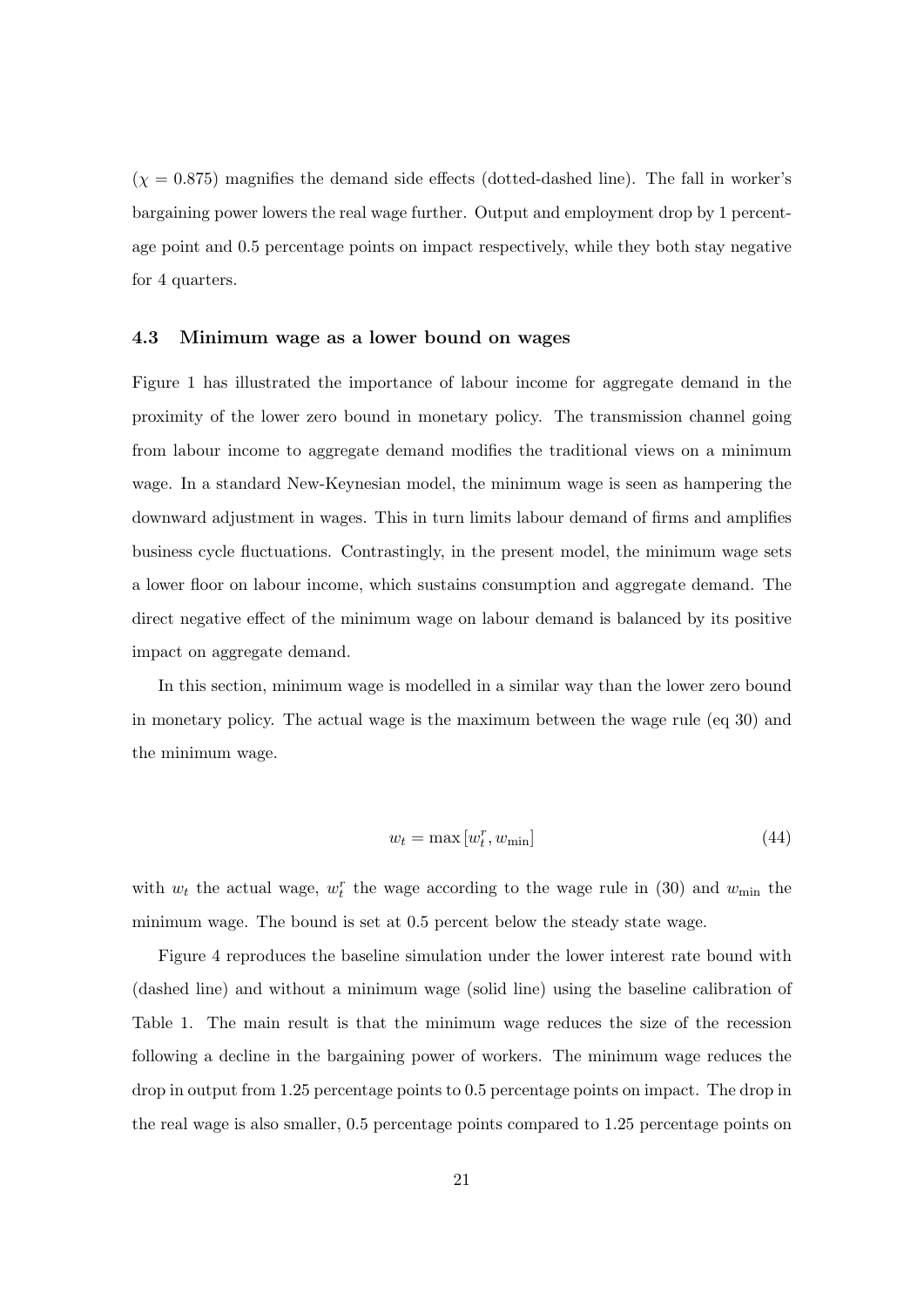impact. It follows that the drop in consumption is significantly lower than in the absence of a lower bound on wages, sustaining aggregate demand. A secondary effect is related to the adjustment in price. Since inflation declines less in the presence of the minimum wage, the increase in the real interest rate is more moderate, which is less detrimental to investment and labour demand.

[Figure 4 about here.]

# **5 Conclusion**

The model presented in this paper shows that under certain conditions a fall in workers' bargaining power leads to lower employment and output. This result stands in contrast with the conclusion from a standard New Keynesian model, which finds virtue to wage moderation. The model reinforces the transmission channel from income distribution to consumption decisions by combining rule-of-thumb households and nominal price rigidities. This transmission is strengthened in the presence of a lower zero bound in monetary policy.

In the standard New-Keynesian model, labour demand is the main transmission channel. The increase in consumption and investment follows from the increase in employment and permanent income. Contrastingly, the present model takes the importance of labour income on aggregate demand into account by including rule-of-thumb consumers. Following a bargaining power drop, the demand and supply effect work in opposite directions. When the economy faces a lower interest rate bound, the negative demand effect is much stronger, thereby causing a significant fall in output and employment. Consequently, a minimum wage, by limiting the fall in labour income following a fall in bargaining power, supports aggregate demand and thereby reduces the fall in output and employment.

Two extensions to the present paper can be envisioned. The first is to allow workers to have some access to financial markets, and thus engage in some limited borrowing. This allows the study of the effect of inequality on household indebtedness, thereby following Kumhof and Ranciere (2010). Second, the extension to a two country model allows to study a number of research questions present on the current political agenda. In an open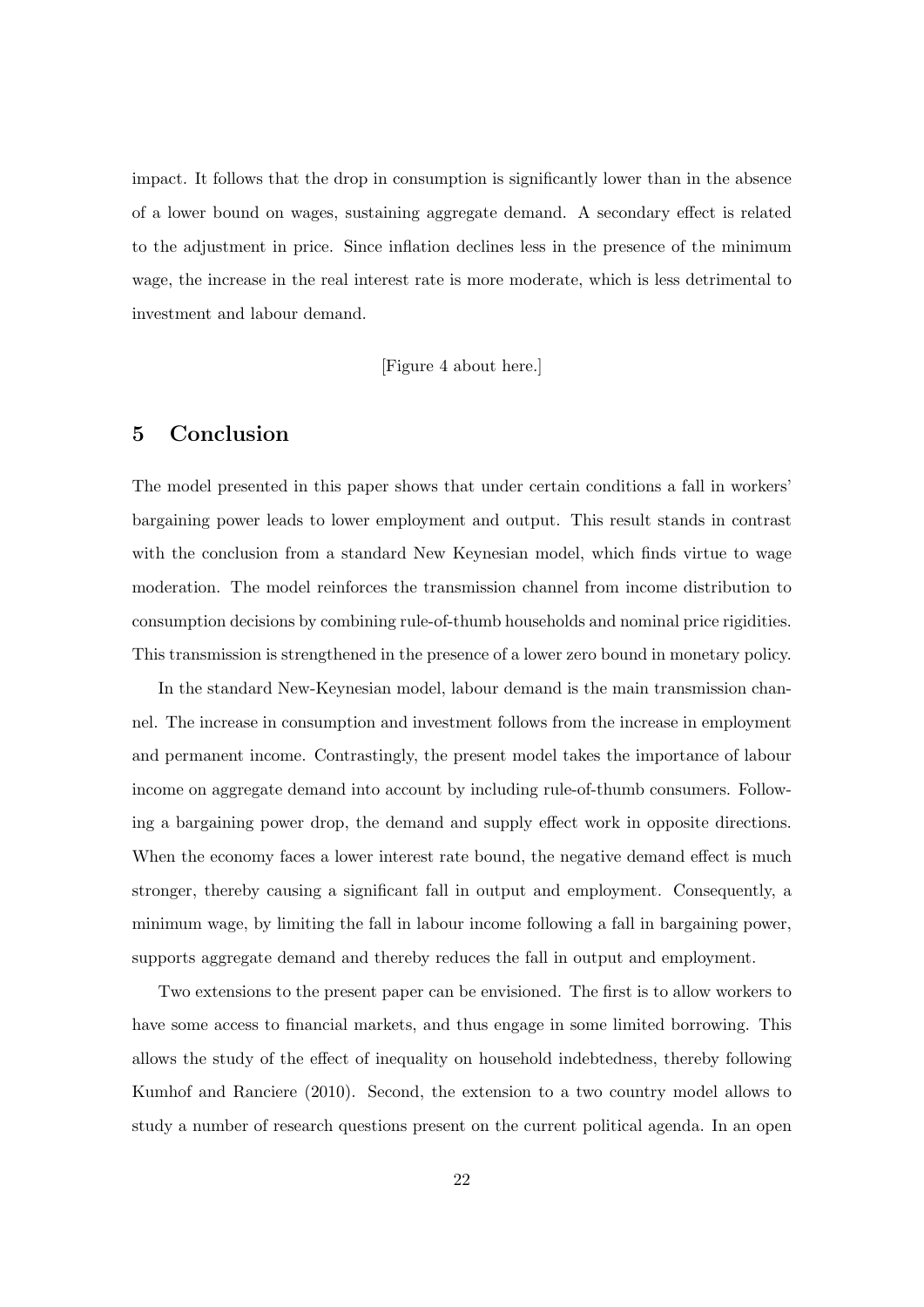economy, a falling wage will additionally raise export demand, depending on the exchange rate regime. However, such a policy could be a beggar-thy-neighbor policy by raising unemployment in the foreign country. Furthermore, international imbalances might result. Given the results obtained in this paper, an interesting addition to the policy debate is likely to result from these extensions.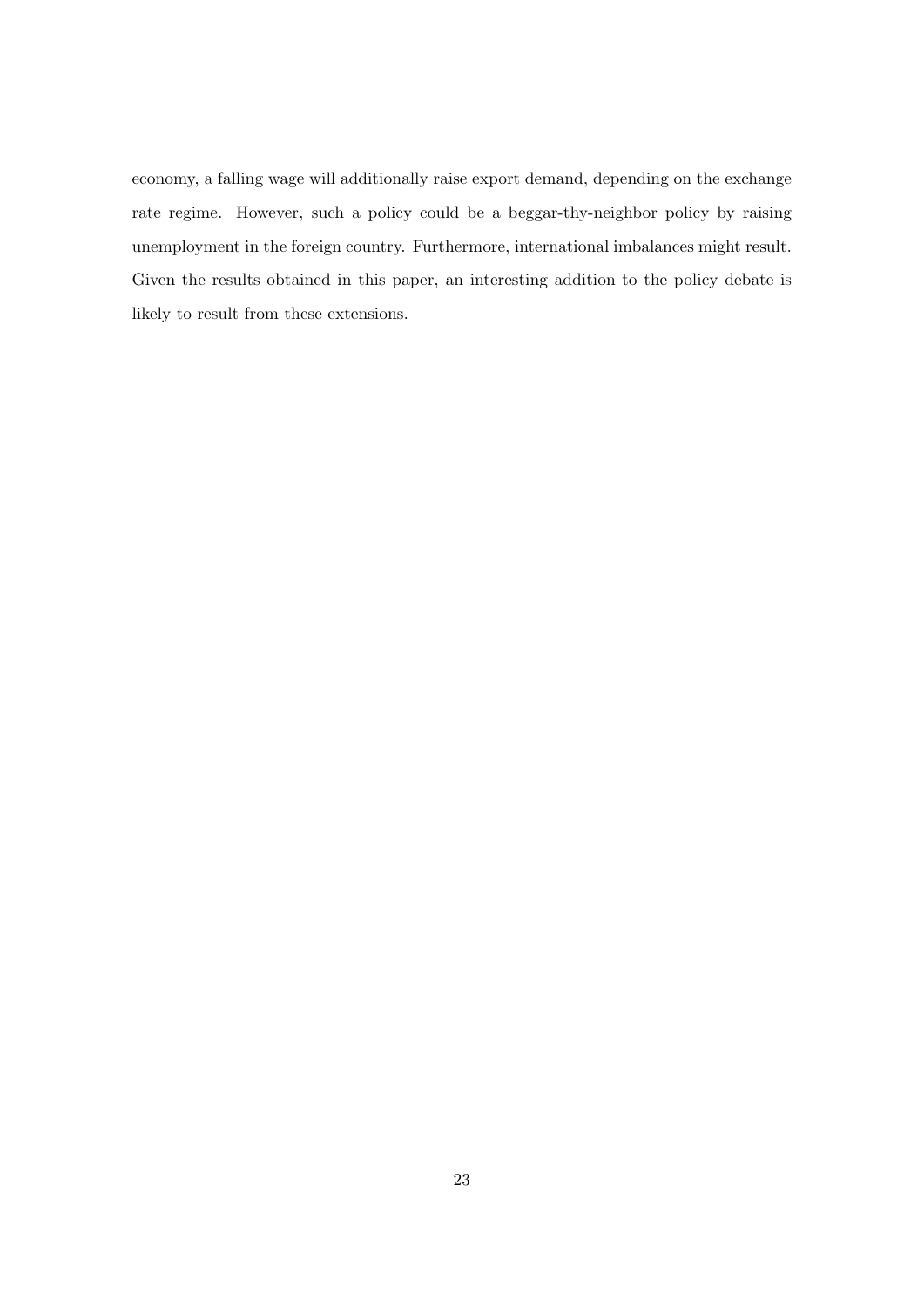# **References**

- Acemoglu, Daron (2003). Cross-country inequality trends. *Journal of economic litterature 113*, 121–149.
- Arpaia, Alfonso, Esther Pérez, and Karl Pichelmann (2009). Understanding labour income share dynamics in europe. *European Economy Economic Papers* (379).
- Askenazy, Philippe (2003). Partage de la valeur ajouté et rentabilité du capital en france et aux etats-unis: une réévaluation. *Economie et statistique 363(1)*, 167–179.
- Atkinson, Anthony, Thomas Piketty, and Emmanuel Saez (2011). Top incomes in the long run of history. *Journal of economic litterature 49*, 3–71.
- Bentolila, Samuel and Gilles Saint-Paul (2003). Explaining movements in the labor share. *Contributions to Macroeconomics 3*.
- Berthold, Norbert, Rainer Fehn, and Eric Thode (2002). Falling labor share and rising unemployment: Long-run consequences of institutional shocks? *German Economic Review 3* (4), 431–459.
- Blanchard, Olivier (1997). The medium run. *Brookings Papers on Economic Activity 2*, 89–158.
- Blanchard, Olivier and Francesco Giavazzi (2003). Macroeconomic effects of regulation and deregulation in goods and labor markets. *The Quarterly Journal of Economics 118(3)*, 879–907.
- Boscá, José Emilio, Javier Ferri, and Rafael Doménech (2011). Search, nash bargaining and rule of thumb consumers. *European Economic Review 55(7)*, 927–942.
- Choi, Sekyu and José-Victor Rios-Rull (2009). Understanding the dynamics of labor share: The role of noncompetitive factor prices. *Annals of Economics and Statistics 95/96*, 251–278.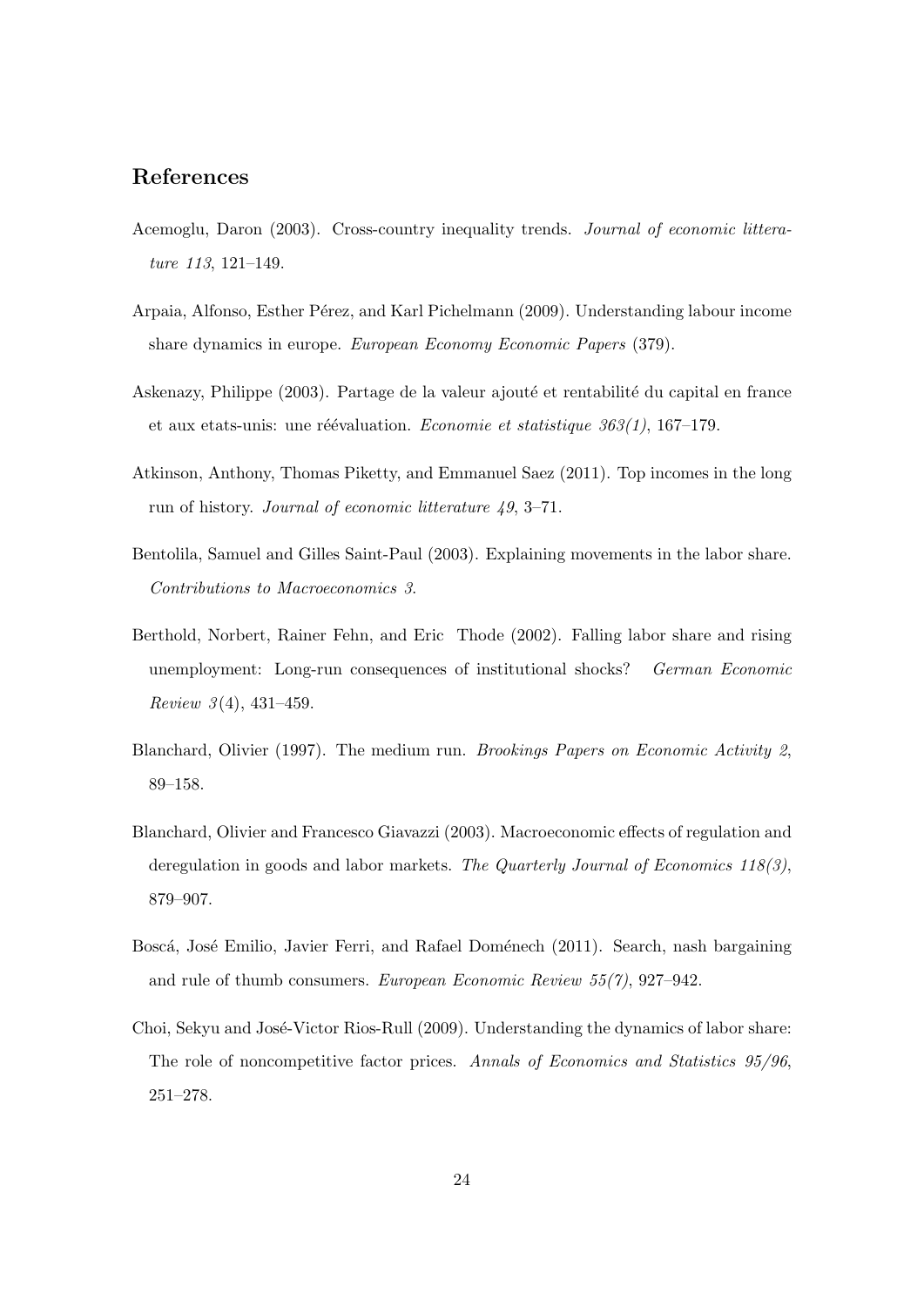- Christiano, Lawrence, Martin Eichenbaum, and Sergio Rebelo (2009). When is the government spending multiplier large? *NBER Working Paper 15394*, 1–68.
- Christiano, Lawrence, Mathias Trabandt, and Karl Walentin (2011). *Handbook of monetary economics*, Chapter DSGE Models for monetary policy analysis, pp. 285–367. Elsevier B.V.
- Christoffel, K., K. Kuester, and T. Linzert (2009). The role of labor market for euro area monetary policy. *European Economic Review 53*, 908–936.
- Cogan, John, Tobias Cwik, John B. Taylor, and Volker Wieland (2010). New keynesian versus old keynesian government spending multipliers. *Journal of Economic Dynamics and Control 34(3)*, 281–295.
- Galí, Jordi, J. David López-Salido and Javier Vallés (2007, March). Understanding the effects of government spending on consumption. *Journal of the European Economic Association 5* (1), 227–270.
- Gali, J., F. Smets, and R. Wouters (2011). Unemployment in an estimated new keynesian model. *NBER Working Papers 17084*.
- Gertler, Mark and Antonella Trigari (2009). Unemployment fluctuations with staggered nash wage bargaining. *Journal of Political Economy 117* (1), 38–86.
- Hall, Robert E. (2005). Employment fluctuations with equilibrium wage stickiness. *American Economic Review 95* (1), 50–65.
- Holden, Tom (2011). Products, patents and productivity persistence: A DSGE model of endogenous growth. *Dynare Working Paper* (4).
- Justiniano, A. and C. Michelacci (2011). The cyclical behavior of equilibrium unemployment and vacancies in the us and europe. *NBER Working Papers 17429*.
- Kaldor, Nicholas (1955). Alternative theories of distribution. *The Review Of Economic Studies 23* (2), 83–100.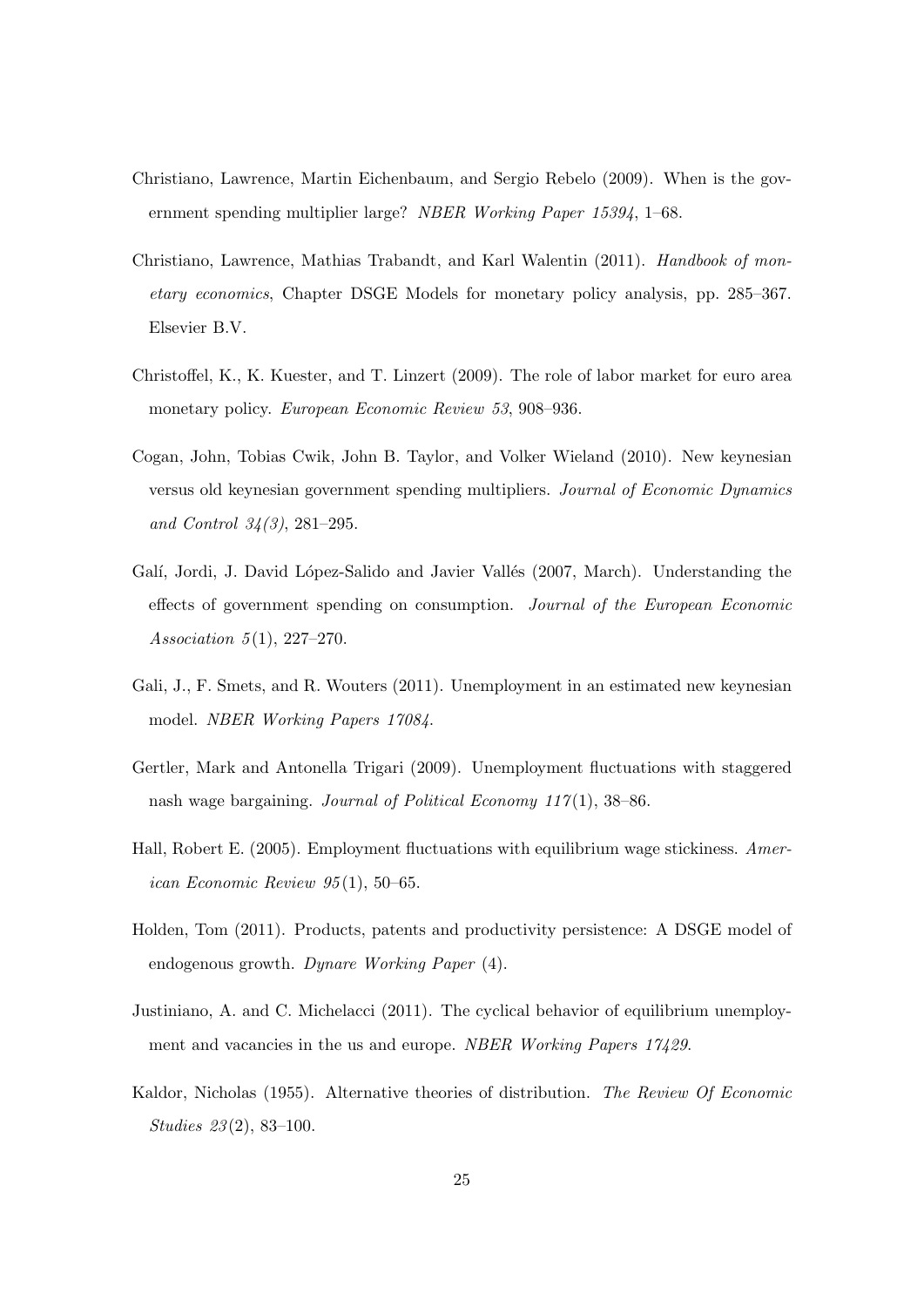- Kumhof, Michael and Romain Ranciere (2010). Inequality, leverage and crises. *IMF Working Papers 10/268*.
- Lemieux, Thomas (2006). Increasing residual wage inequality: Composition effects, noisy data, or rising demand for skill? *American Economic Review 96(3)*, 461–498.
- Mankiw, N. Gregory (2000). The savers-spenders theory of fiscal policy. *American Economic Review 90(2)*, 120–125.
- Picketty, Thomas (2001). Les hauts revenus en France au XXe siècle. Paris, Grasset.
- Piketty, Thomas and Emmanuel Saez (2003). Income inequality in the united states, 1913-1998. *The Quarterly Journal of Economics 118*, 1–39.
- Ravenna, Federico and Carl E. Walsh (2008). Vacancies, unemployment, and the phillips curve. *European Economic Review 52* (8), 1494–1521.
- Ravn, M. O. and S. Simonelli (2008). Labor market dynamics and the business cycle: Structural evidence for the united states. *Scandinavian Journal of Economics 109(4)*, 743–777.
- Sala, Luca, Uil Soderstrom, and Antonella Trigari (2008). Monetary policy under uncertainty in an estimated model with labor market frictions. *Journal of Monetary Economics 55 (5),*, pp. 983–1006.
- Shimer, Robert (2005). The cyclical behavior of equilibrium unemployment and vacancies. *American Economic Review 95(1)*, 25–49.
- Solow, Robert (1958). A skeptical note on the constancy of relative shares. *The American Economic Review 48(4)*, 618–631.
- Young, Andrew T. (2010). One of the things we know that ain't so: Is us labor's share relatively stable? *Journal of Macroeconomics 32(1)*.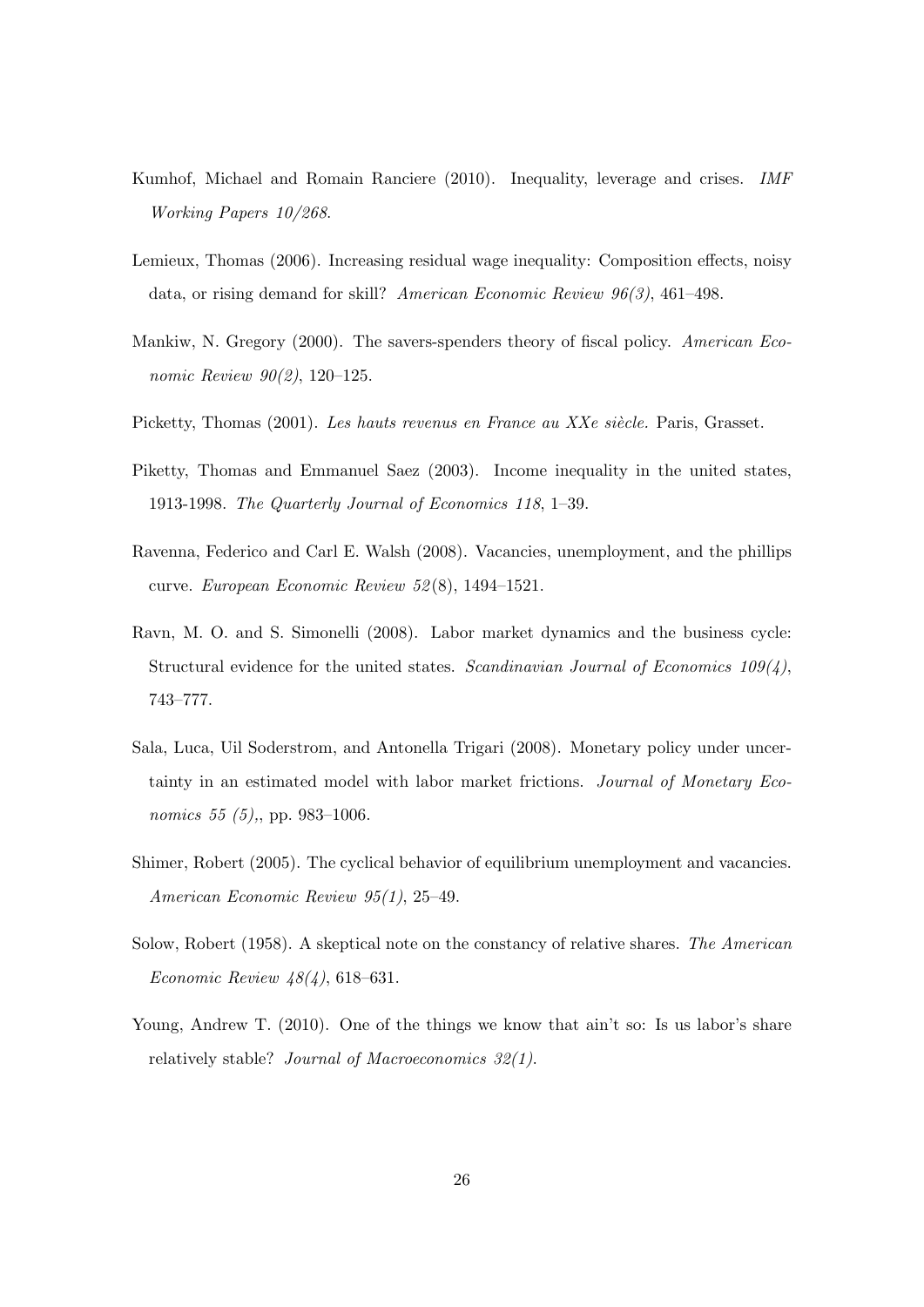# **Figures**



Figure 1: Standard New Keynesian vs baseline model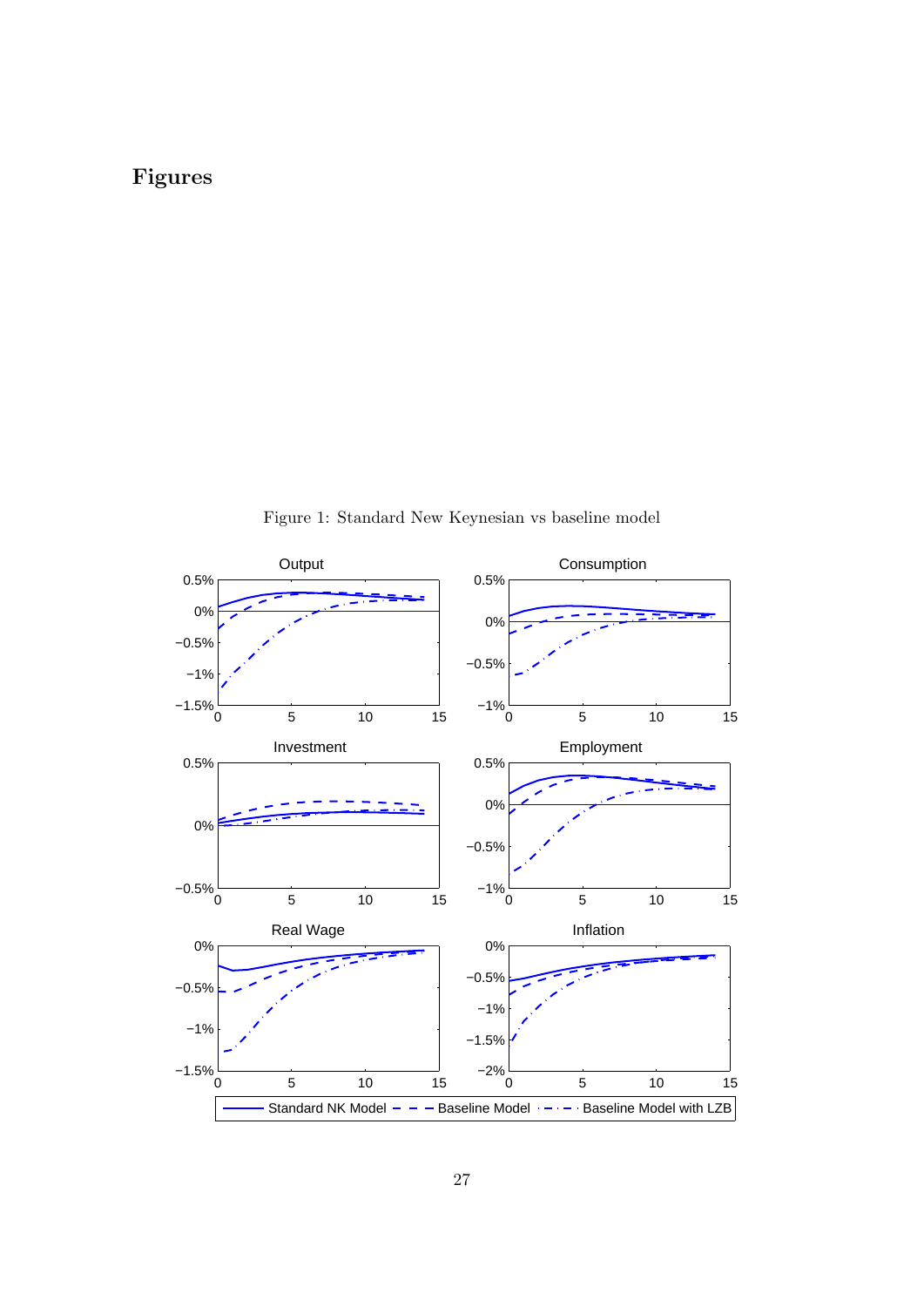

Figure 2: Sensitivity Analysis: Income Distribution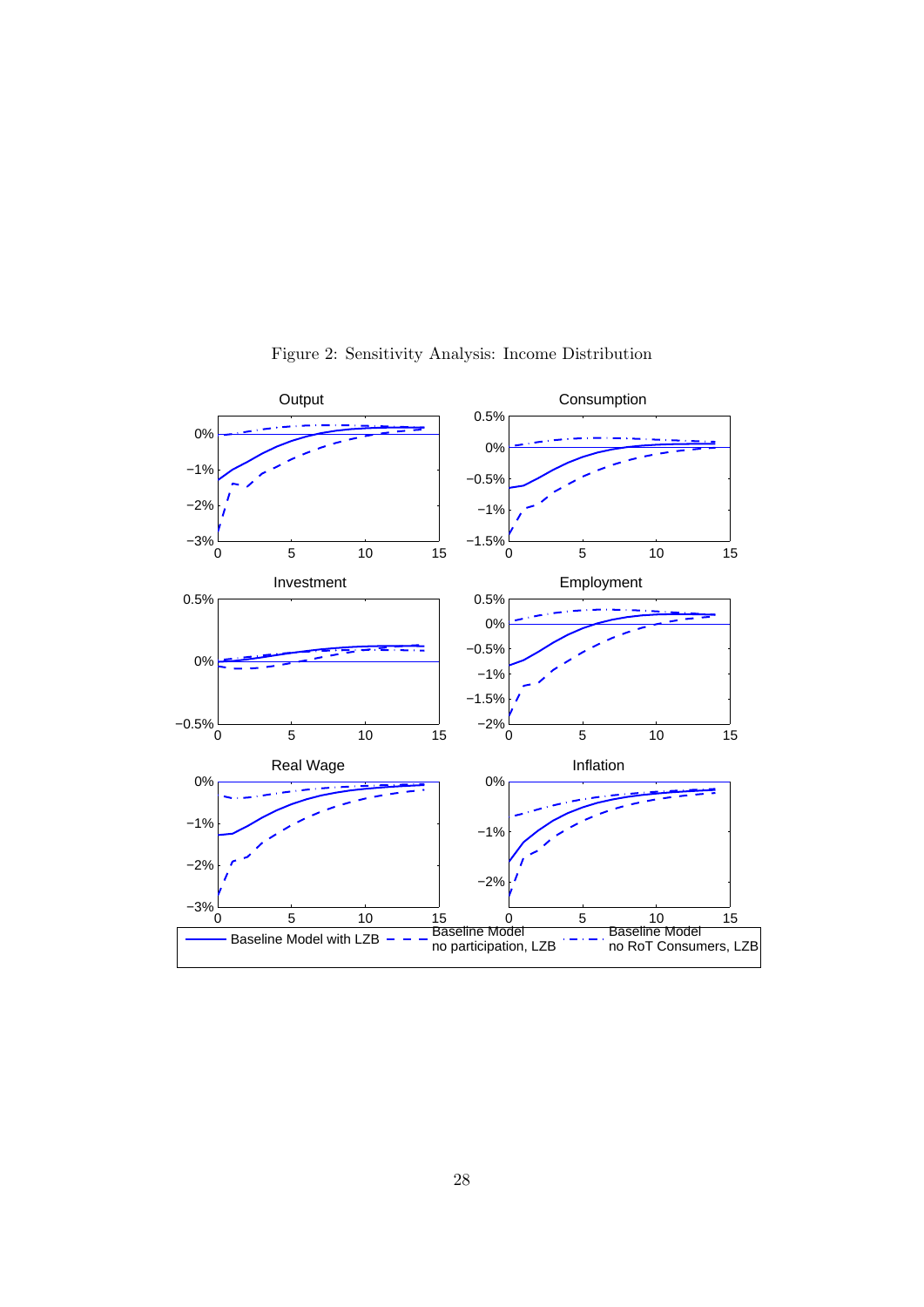

Figure 3: Sensitivity Analysis: Price Stickiness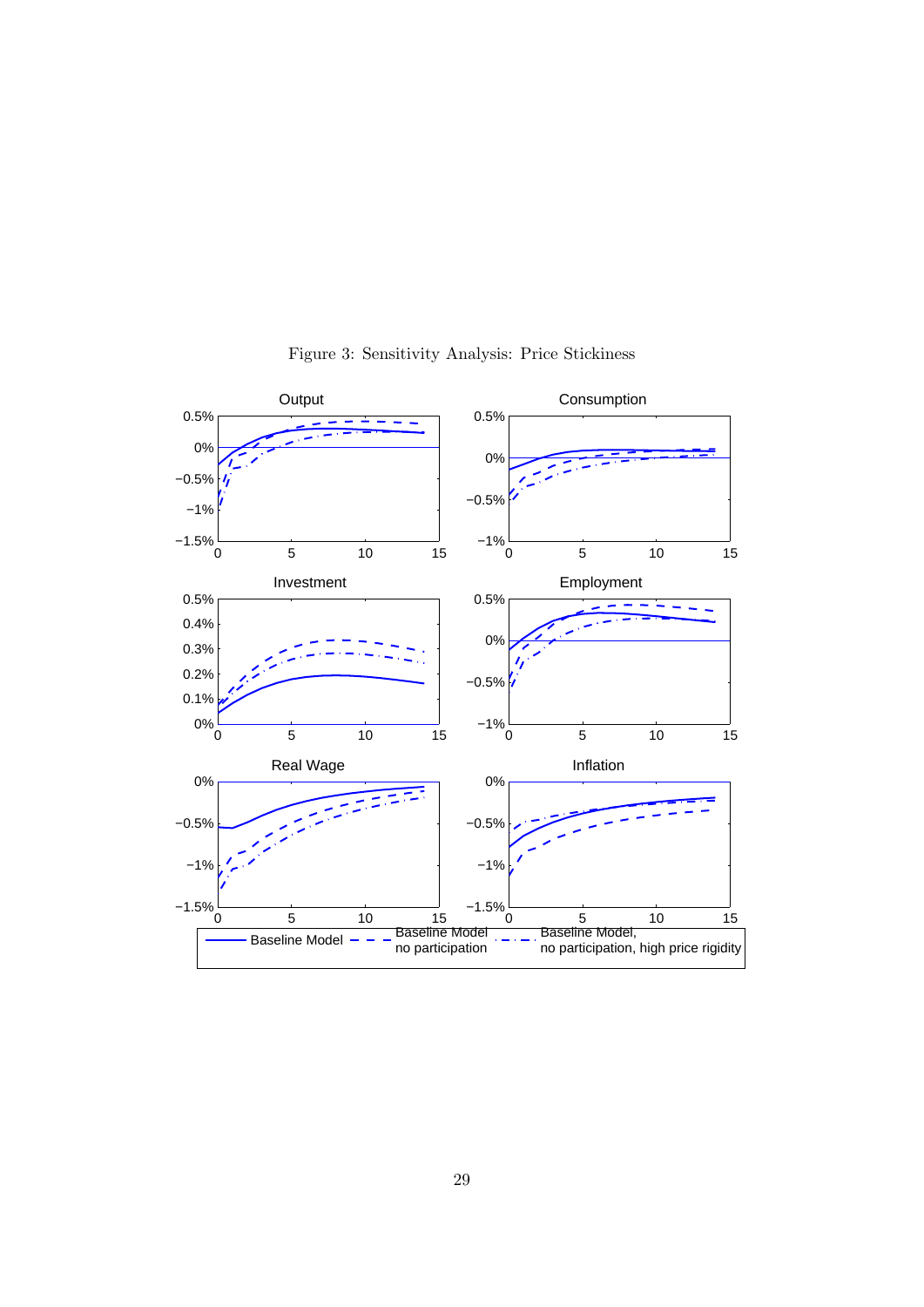

Figure 4: Minimum Wage